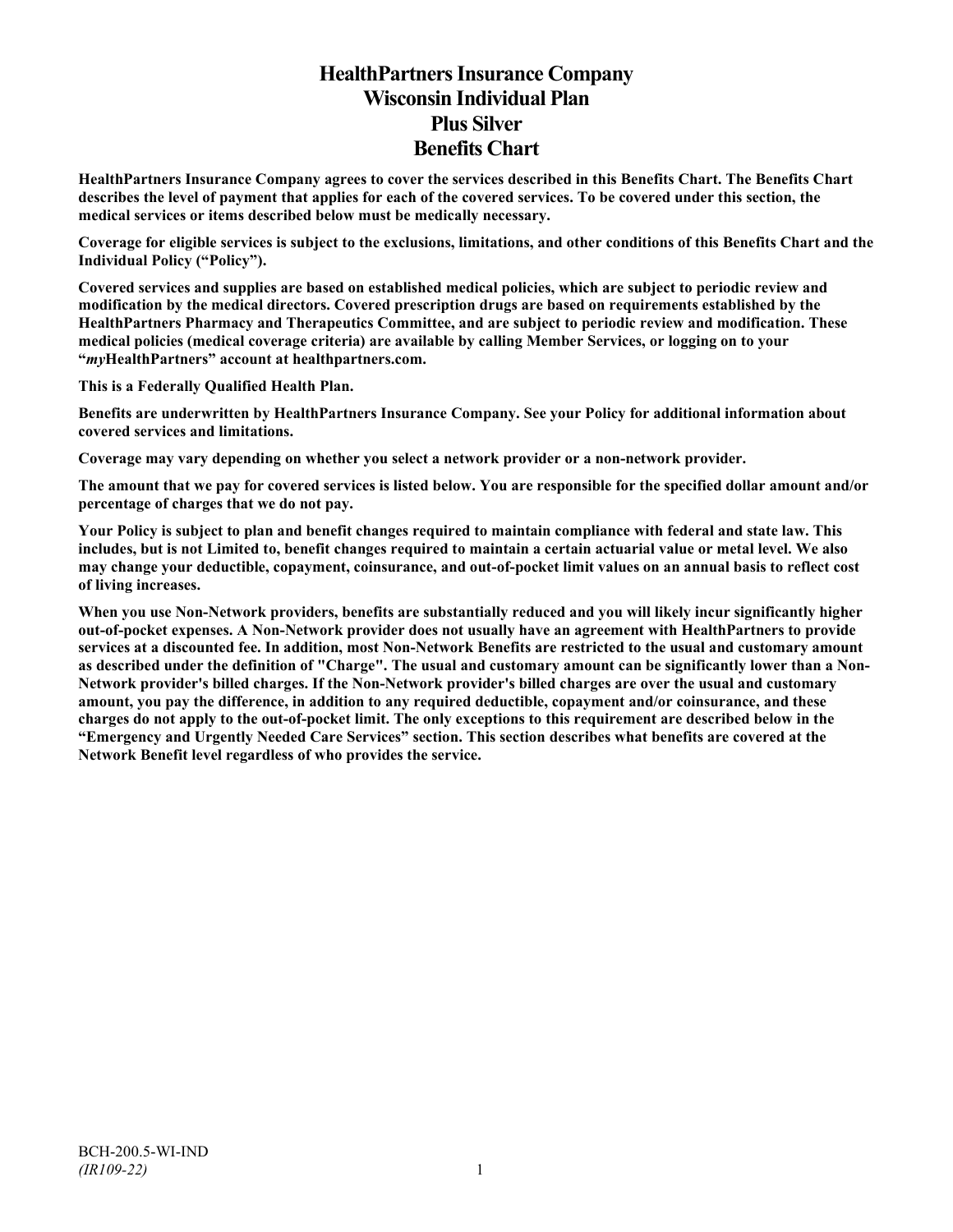## **These definitions apply to the Benefits Chart. They also apply to your Policy.**

| <b>Biosimilar Drug:</b> | A prescription drug, approved by the Food and Drug Administration (FDA), that the FDA has<br>determined is biosimilar to and interchangeable with a biological brand name drug. Biosimilar<br>drugs are not considered generic drugs and are not covered under the generic drug benefit.                                                                                                                                                                                                                                                                                                                                     |
|-------------------------|------------------------------------------------------------------------------------------------------------------------------------------------------------------------------------------------------------------------------------------------------------------------------------------------------------------------------------------------------------------------------------------------------------------------------------------------------------------------------------------------------------------------------------------------------------------------------------------------------------------------------|
| <b>Brand Name Drug:</b> | A prescription drug, approved by the Food and Drug Administration (FDA), that is manufactured,<br>sold or licensed for sale under a trademark by the pharmaceutical company that originally<br>researched and developed the drug. Brand name drugs have the same active-ingredient formula as<br>the generic version of the drug. However, generic drugs are manufactured and sold by other drug<br>manufacturers and are generally not available until after the patent on the brand name drug has<br>expired. A few brand name drugs may be covered at the generic benefit level if this is indicated on<br>the formulary. |
| <b>Calendar Year:</b>   | This is the 12-month period beginning 12:01 A.M. Central Time, on January 1, and ending 12:00<br>A.M. Central Time of the next following December 31.                                                                                                                                                                                                                                                                                                                                                                                                                                                                        |
| Charge:                 | For covered services delivered by a network provider, this is the provider's discounted fee for a<br>given medical/surgical service, procedure or item.                                                                                                                                                                                                                                                                                                                                                                                                                                                                      |
|                         | For covered services delivered by non-network providers, a contracted rate may apply if such<br>arrangement is available to HealthPartners.                                                                                                                                                                                                                                                                                                                                                                                                                                                                                  |
|                         | For the Usual and Customary Charge for covered services delivered by non-network providers,<br>our payment is calculated using one of the following options in the following order, depending on<br>availability: 1) a percentage of the Medicare fee schedule; 2) a comparable schedule if the service<br>is not on the Medicare fee schedule; or 3) a commercially reasonable rate for such service if a fee<br>schedule is not available.                                                                                                                                                                                 |
|                         | The Usual and Customary Charge is the maximum amount allowed that we consider in the<br>calculation of the payment of charges incurred for certain covered services. You must pay for any<br>charges above the usual and customary charge, and they do not apply to the out-of-pocket limit.                                                                                                                                                                                                                                                                                                                                 |
|                         | A charge is incurred for covered ambulatory medical and surgical services, on the date the service<br>or item is provided. A charge is incurred for covered inpatient services, on the date of admission to<br>a hospital. To be covered, a charge must be incurred on or after your effective date and on or<br>before the termination date.                                                                                                                                                                                                                                                                                |
|                         | Copayment/Coinsurance: The specified dollar amount, or percentage, of charges incurred for covered services, which we do<br>not pay, but which you must pay, each time you receive certain medical services, procedures or<br>items. Our payment for those covered services or items begins after the copayment or coinsurance<br>is satisfied. Covered services or items requiring a copayment or coinsurance are specified in this<br>Benefits Chart.                                                                                                                                                                      |
|                         | For services provided by a network provider:                                                                                                                                                                                                                                                                                                                                                                                                                                                                                                                                                                                 |
|                         | An amount which is listed as a flat dollar copayment is applied to a network provider's discounted<br>charges for a given service. However, if the network provider's discounted charges for a service or<br>item is less than the flat dollar copayment, you will pay the network provider's discounted charge.<br>An amount which is listed as a percentage of charges or coinsurance is based on the network<br>provider's discounted charges, calculated at the time the claim is processed, which may include an<br>agreed upon fee schedule rate for case rate or withhold arrangements.                               |
|                         | For services provided by a Non-Network provider:                                                                                                                                                                                                                                                                                                                                                                                                                                                                                                                                                                             |
|                         | Any copayment or coinsurance is applied to the lesser of the provider's charges or the usual and<br>customary charge for a service.                                                                                                                                                                                                                                                                                                                                                                                                                                                                                          |
|                         | A copayment or coinsurance is due at the time a service is provided, or when billed by the<br>provider. The copayment or coinsurance applicable for a scheduled visit with a network provider<br>will be collected for each visit, late cancellation and failed appointment.                                                                                                                                                                                                                                                                                                                                                 |
|                         |                                                                                                                                                                                                                                                                                                                                                                                                                                                                                                                                                                                                                              |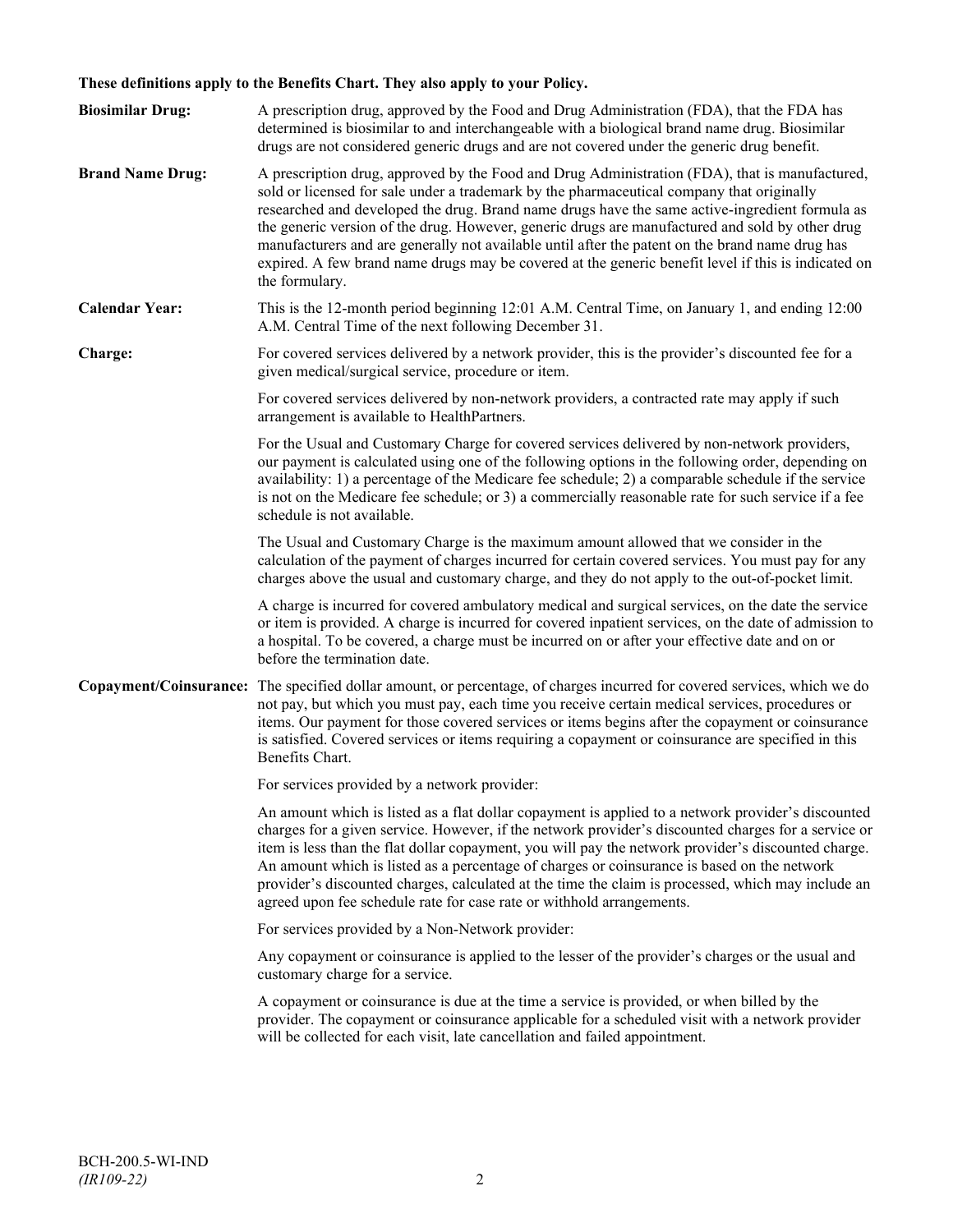| Deductible:                    | The specified dollar amount of charges incurred for covered services, which we do not pay, but an<br>enrollee or a family has to pay first in a calendar year. Our payment for those services or items<br>begins after the deductible is satisfied. For network providers, the amount of the charges that apply<br>to the deductible are based on the network provider's discounted charges, calculated at the time<br>the claim is processed, which may include an agreed upon fee schedule rate for case rate or<br>withhold arrangements. For non-network providers, the amount of charges that apply to the<br>deductible are the lesser of the provider's charges or the usual and customary charge for a service. |
|--------------------------------|-------------------------------------------------------------------------------------------------------------------------------------------------------------------------------------------------------------------------------------------------------------------------------------------------------------------------------------------------------------------------------------------------------------------------------------------------------------------------------------------------------------------------------------------------------------------------------------------------------------------------------------------------------------------------------------------------------------------------|
|                                | Any amounts paid or reimbursed by a third party, including, but not Limited to: point of service<br>rebates, manufacturer coupons, manufacturer debit cards or other forms of direct reimbursement to<br>an Insured for a product or service, will not apply toward your deductible, to the extent permitted<br>under state and federal law.                                                                                                                                                                                                                                                                                                                                                                            |
|                                | Your plan has an embedded deductible. This means once a member meets the individual<br>deductible, the plan begins paying benefits for that person. If two or more members of the family<br>meet the family deductible, the plan begins paying benefits for all members of the family,<br>regardless of whether each member has met the individual deductible. However, a member may<br>not contribute more than the individual deductible toward the family deductible.                                                                                                                                                                                                                                                |
|                                | All services are subject to the deductible unless otherwise indicated below in this Benefits Chart.                                                                                                                                                                                                                                                                                                                                                                                                                                                                                                                                                                                                                     |
| Formulary:                     | This is a current list, which may be revised from time to time, of prescription drugs, medications,<br>equipment and supplies covered by us as indicated in this Benefits Chart which are covered at the<br>highest benefit level. Some drugs on the formulary may require prior authorization to be covered<br>as formulary drugs. The formulary, and information on drugs that require prior authorization, are<br>available by calling Member Services, or logging on to your "myHealthPartners" account at<br>healthpartners.com.                                                                                                                                                                                   |
| <b>Generic Drug:</b>           | A prescription drug, approved by the Food and Drug Administration (FDA), that the FDA has<br>determined is comparable to a brand name drug product in dosage form, strength, route of<br>administration, quality, intended use and documented bioequivalence. Generally, generic drugs<br>cost less than brand name drugs. Some brand name drugs may be covered at the generic drug<br>benefit level if this is indicated on the formulary.                                                                                                                                                                                                                                                                             |
| <b>Non-Formulary Drug:</b>     | This is a prescription drug, approved by the Food and Drug Administration (FDA), that is not on<br>the formulary, is medically necessary and is not investigative or experimental or otherwise<br>excluded under your Policy.                                                                                                                                                                                                                                                                                                                                                                                                                                                                                           |
| <b>Out-of-Pocket Expenses:</b> | You pay the specified copayments/coinsurance and deductibles applicable for particular services,<br>subject to the out-of-pocket limit described below. These amounts are in addition to the monthly<br>enrollment payments.                                                                                                                                                                                                                                                                                                                                                                                                                                                                                            |
| <b>Out-of-Pocket Limit:</b>    | You pay the copayments/coinsurance and deductibles for covered services, to the individual or<br>family out-of-pocket limit. Thereafter we cover 100% of charges incurred for all other covered<br>services, for the rest of the calendar year. You pay amounts greater than the out-of-pocket limit if<br>you exceed any visits or day limits.                                                                                                                                                                                                                                                                                                                                                                         |
|                                | Non-Network Benefits above the usual and customary charge (see definition of charge above) do<br>not apply to the out-of-pocket limit.                                                                                                                                                                                                                                                                                                                                                                                                                                                                                                                                                                                  |
|                                | Non-Network Benefits for transplant surgery do not apply to the out-of-pocket limit.                                                                                                                                                                                                                                                                                                                                                                                                                                                                                                                                                                                                                                    |
|                                | You are responsible to keep track of the out-of-pocket expenses. Contact our Member Services<br>department for assistance in determining the amount paid by the enrollee for specific eligible<br>services received. Claims for reimbursement under the out-of-pocket limit provisions are subject<br>to the same time limits and provisions described under the "Claims Provisions" section of the<br>Contract.                                                                                                                                                                                                                                                                                                        |
| <b>Specialty Drug List:</b>    | This is a current list, which may be revised from time to time, of prescription drugs, medications,<br>equipment and supplies, which are typically bio-pharmaceuticals. The purpose of a specialty drug<br>list is to facilitate enhanced monitoring of complex therapies used to treat specific conditions.<br>Specialty drugs are covered by us as indicated in this Benefits Chart. The specialty drug list is<br>available by calling Member Services, or logging on to your "myHealthPartners" account at<br>healthpartners.com                                                                                                                                                                                    |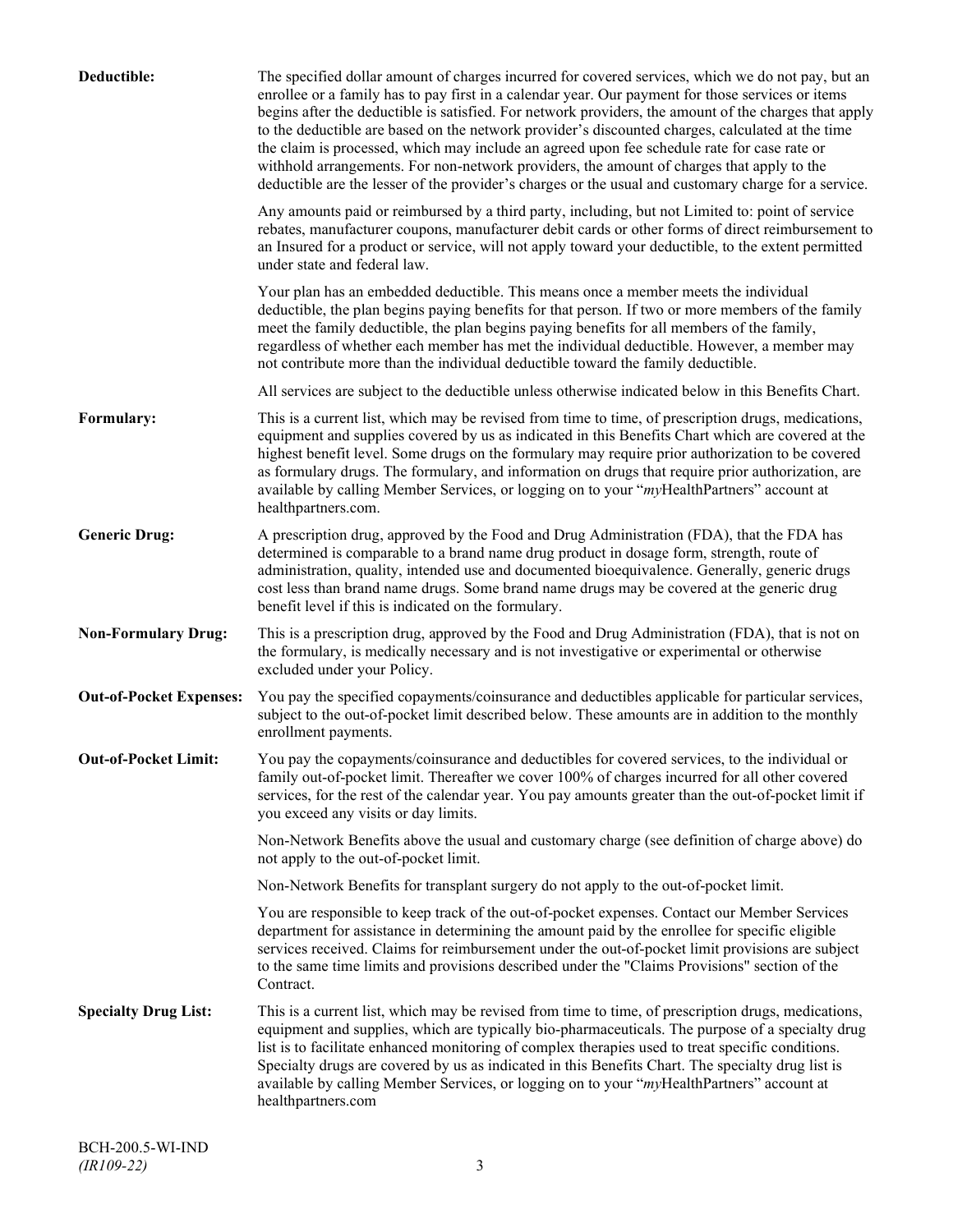### **DEDUCTIBLES AND OUT-OF-POCKET LIMITS**

#### **Individual Calendar Year Deductible**

| <b>Network Benefits</b> | <b>Non-Network Benefits</b> |
|-------------------------|-----------------------------|
| \$4,500                 | \$20,000                    |

#### **Family Calendar Year Deductible**

| <b>Network Benefits</b> | <b>Non-Network Benefits</b> |
|-------------------------|-----------------------------|
| \$9,000                 | \$40,000                    |

Your individual and family deductible amounts may be indexed to allow for changes under Federal rules.

Your Policy has an embedded deductible. This means once you meet the individual deductible, we begin paying benefits. If two or more covered members of the family meet the family deductible, we begin paying benefits for all covered members of the family, regardless of whether each member has met the individual deductible. However, you may not contribute more than the individual deductible amount towards the family deductible.

Separate deductibles must be satisfied under the Network Benefits and Non-Network Benefits.

Any amounts paid or reimbursed by a third party, including but not Limited to: point of service rebates, manufacturer coupons, manufacturer debit cards or other forms of direct reimbursement to an Insured for a product or service, will not apply toward your deductible, to the extent permitted under state and federal law.

#### **Individual Calendar Year Out-of-Pocket Limit**

| <b>Network Benefits</b> | <b>Non-Network Benefits</b> |
|-------------------------|-----------------------------|
| \$8,700                 | None.                       |

#### **Family Calendar Year Out-of-Pocket Limit**

| Network Benefits       | <b>Non-Network Benefits</b> |
|------------------------|-----------------------------|
| $\frac{1}{2}$ \$17,400 | None.                       |

Your individual and family out-of-pocket amounts may be indexed to allow for changes under Federal rules.

Separate Out-of-Pocket Limits must be satisfied under Network Benefits and Non-Network Benefits.

Non-Network Benefits above the usual and customary charge will not apply to the individual or family Out-of-Pocket.

Any amounts paid or reimbursed by a third party, including but not Limited to: point of service rebates, manufacturer coupons, manufacturer debit cards or other forms of direct reimbursement to an Insured for a product or service, will not apply as an outof-pocket expense, to the extent permitted under state and federal law.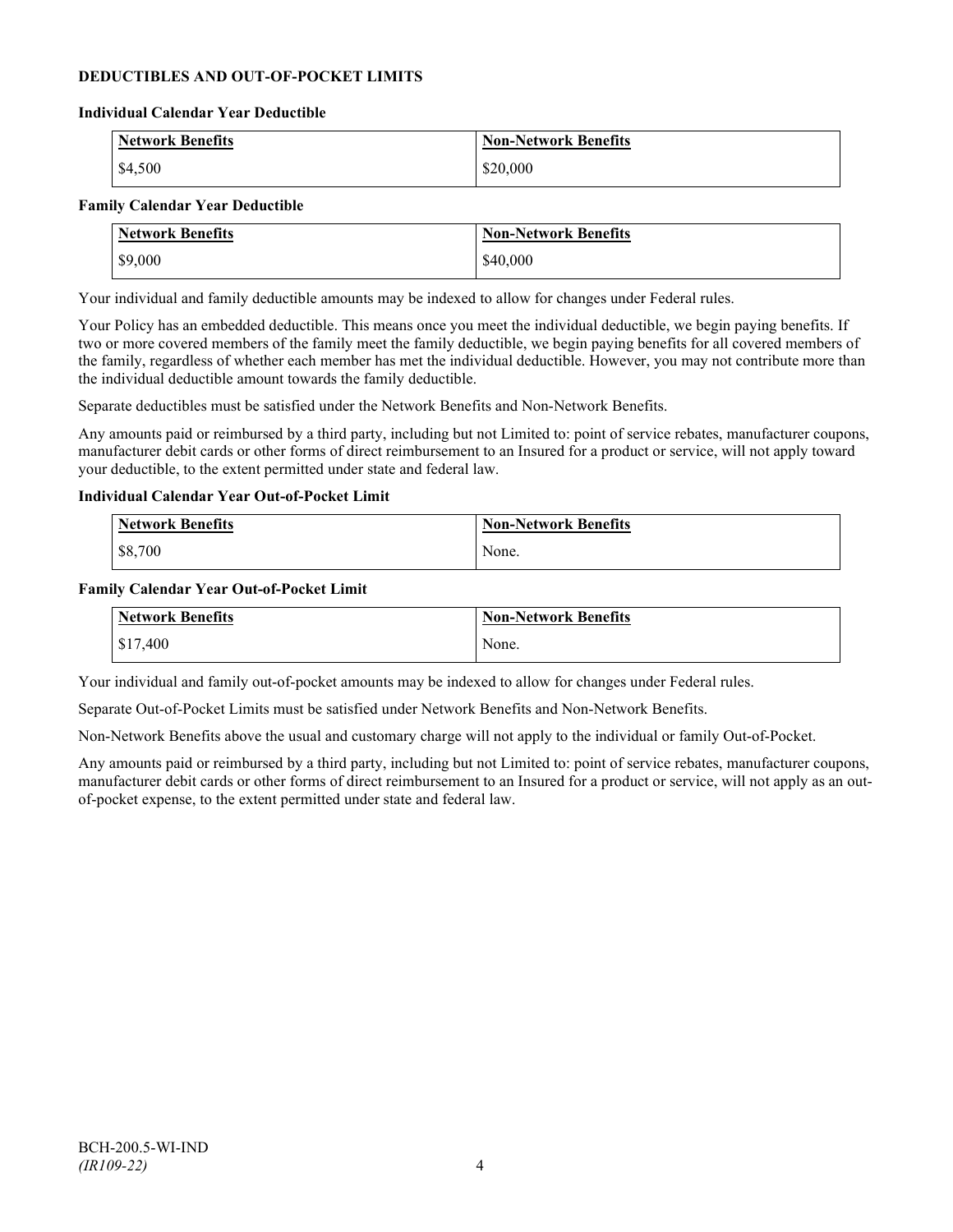## **AMBULANCE AND MEDICAL TRANSPORTATION**

### **Covered Services:**

We cover ambulance and medical transportation for medical emergencies.

We also cover medically necessary, non-emergency transportation if it meets our medical coverage criteria.

Covered services are based on established medical policies, which are subject to periodic review and modification by the medical directors. These medical policies (medical coverage criteria) and applicable prior authorization requirements are available by calling Member Services, or logging on to your "*my*HealthPartners" account a[t healthpartners.com.](http://www.healthpartners.com/)

| <b>Network Benefits</b>      | <b>Non-Network Benefits</b> |
|------------------------------|-----------------------------|
| 80% of the charges incurred. | See Network Benefits.       |

### **Not Covered:**

See "Services Not Covered" in your Policy.

### **AUTISM SERVICES**

### **Covered Services:**

We cover prior authorized evidence-based intensive-level and non-intensive-level treatment of autism spectrum disorders (autism disorder, Asperger's syndrome or pervasive development disorder not otherwise specified).

Covered services are based on established medical policies, which are subject to periodic review and modification by the medical directors. These medical policies (medical coverage criteria) are available by calling Member Services, or logging on to your "*my*HealthPartners" account at [healthpartners.com.](http://www.healthpartners.com/)

Your network provider will coordinate the prior authorization process for any autism treatment services. You may call Member Services at 952-967-7540 or toll-free at 866-232-1166 if you have any questions or concerns regarding the authorization process.

Please call Member Services at 952-967-7540 or toll-free at 866-232-1166 to request authorization for autism treatment services from a Non-Network provider.

**Intensive-level services for children diagnosed with autism spectrum disorders.** Intensive-level services must begin on or after 2 years of age and end before 9 years of age. Intensive-level services, on average, are services provided for more than 20 hours of treatment per week. (The average number of hours a week is calculated over a 6-month period.)

| Network Benefits                         | <b>Non-Network Benefits</b>              |
|------------------------------------------|------------------------------------------|
| 80% of the charges incurred.             | 50% of the charges incurred.             |
| Limited to 240 visits per calendar year. | Limited to 240 visits per calendar year. |

The maximum number of visits is combined for Network Benefits and Non-Network Benefits. Visit limits are based on minimum coverage amount available at the time of publication. Additional visits may be available if required due to revised minimum coverage amounts issued by the Office of the Commissioner of Insurance. See our medical coverage criteria for current visit limits.

### **Intensive-Level Services Lifetime Maximum Benefit**

| Network Benefits                                                     | <b>Non-Network Benefits</b>                                          |
|----------------------------------------------------------------------|----------------------------------------------------------------------|
| 4 years of cumulative services under this plan or any<br>other plan. | 4 years of cumulative services under this plan or any<br>other plan. |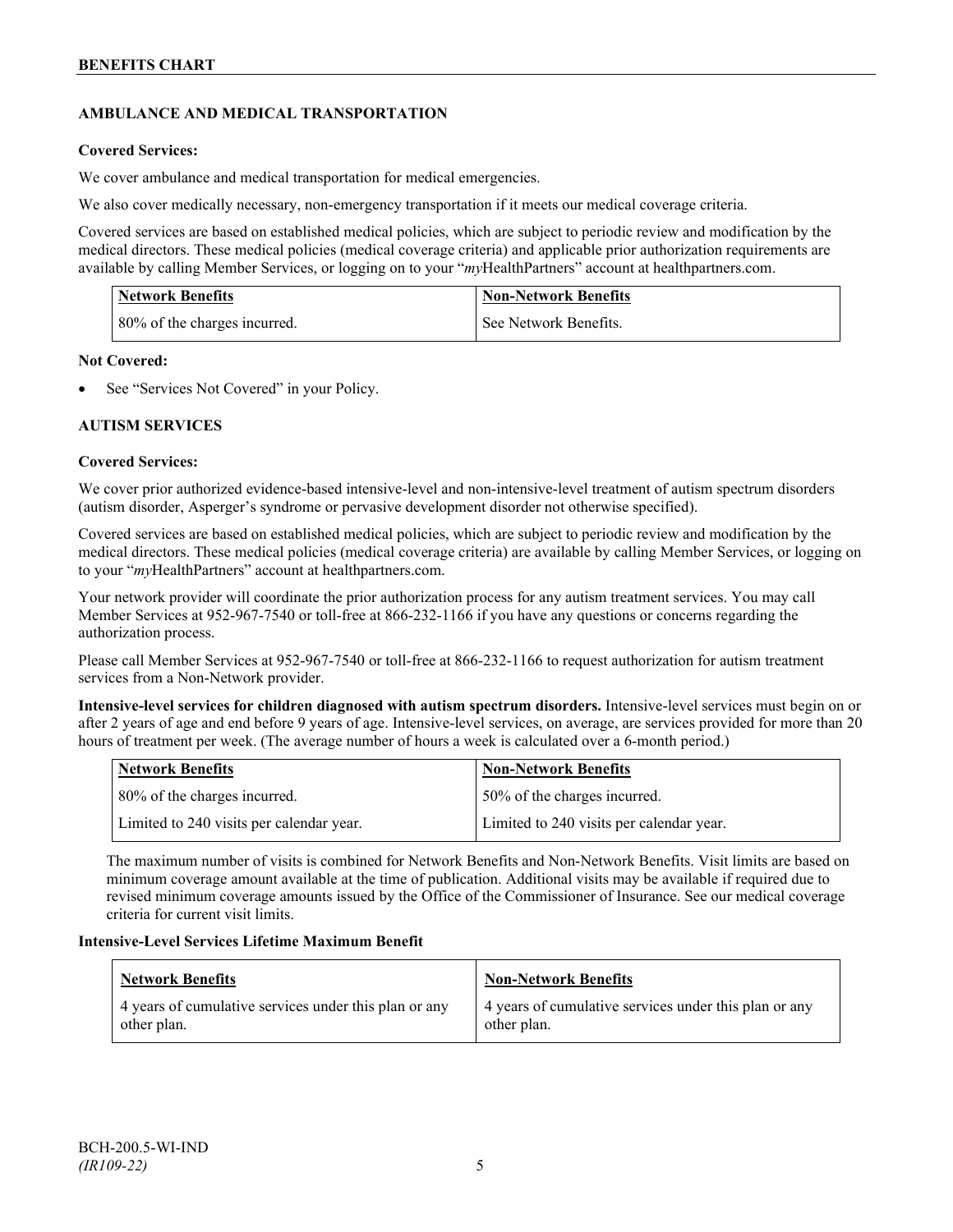#### **Non-intensive-level services for Insureds diagnosed with autism spectrum disorders**

| Network Benefits                         | <b>Non-Network Benefits</b>              |
|------------------------------------------|------------------------------------------|
| 80% of the charges incurred.             | 50% of the charges incurred.             |
| Limited to 120 visits per calendar year. | Limited to 120 visits per calendar year. |

The maximum number of visits is combined for Network Benefits and Non-Network Benefits. Visit limits are based on minimum coverage amount available at the time of publication. Additional visits may be available if required due to revised minimum coverage amounts issued by the Office of the Commissioner of Insurance. See our medical coverage criteria for current visit limits.

#### **Not Covered:**

See "Services Not Covered" in your Policy.

## **BEHAVIORAL HEALTH SERVICES**

### **Covered Services:**

Covered services are based on established medical policies, which are subject to periodic review and modification by the medical directors. These medical policies (medical coverage criteria) are available by calling Member Services, or logging on to your "*my*HealthPartners" account at [healthpartners.com.](http://www.healthpartners.com/)

**Transitional treatment services.** These are services for the treatment of nervous or mental disorders, and substance use disorders which are provided to an Insured in a less restrictive manner than are inpatient hospital services but in a more intensive manner than are outpatient services. Transitional treatment services are services offered by a provider, and certified by the Wisconsin Department of Health Services for each of the following (except the last bulleted item):

- Mental health services for covered adults in a day treatment program.
- Mental health services for covered children in a day hospital treatment program.
- Services for persons with chronic mental illness provided through a community support program.
- Residential treatment programs for dependent covered persons with substance use disorder.
- Substance use disorder services in a day treatment program.
- Services for persons who are experiencing a mental health crisis or who are in a situation likely to turn into a mental health crisis if support is not provided.
- Intensive outpatient programs for the treatment of psychoactive substance use disorders provided in accordance with the patient placement criteria of the American Society of Addiction Medicine.

### **Mental health services**

We cover services for mental health diagnoses as described in the Diagnostic and Statistical Manual of Mental Disorders – Fifth Edition (DSM 5) (most recent edition).

We provide coverage for mental health treatment ordered by a Wisconsin court under a valid court order that is issued on the basis of a behavioral care evaluation performed by a licensed psychiatrist or doctoral level licensed psychologist, which includes a diagnosis and an individual treatment plan for care in the most appropriate, least restrictive environment. We must be given a copy of the court order and the behavioral care evaluation, and the service must be a covered benefit under your Policy, and the service must be provided by a network provider, or other provider as required by law.

**Outpatient services:** We cover medically necessary outpatient professional mental health services for evaluation, crisis intervention, and treatment of mental health disorders.

A comprehensive diagnostic assessment will be used as the basis for a determination by a mental health professional, concerning the appropriate treatment and the extent of services required.

Outpatient services we cover for a diagnosed mental health condition include the following:

- Individual, group, family and multi-family therapy;
- Medication management provided by a physician, certified nurse practitioner, or physician's assistant;
- Psychological testing services for the purposes of determining the differential diagnoses and treatment planning for patients currently receiving behavioral health services;
- Partial hospitalization services in a licensed hospital or community mental health center;

BCH-200.5-WI-IND *(IR109-22)* 6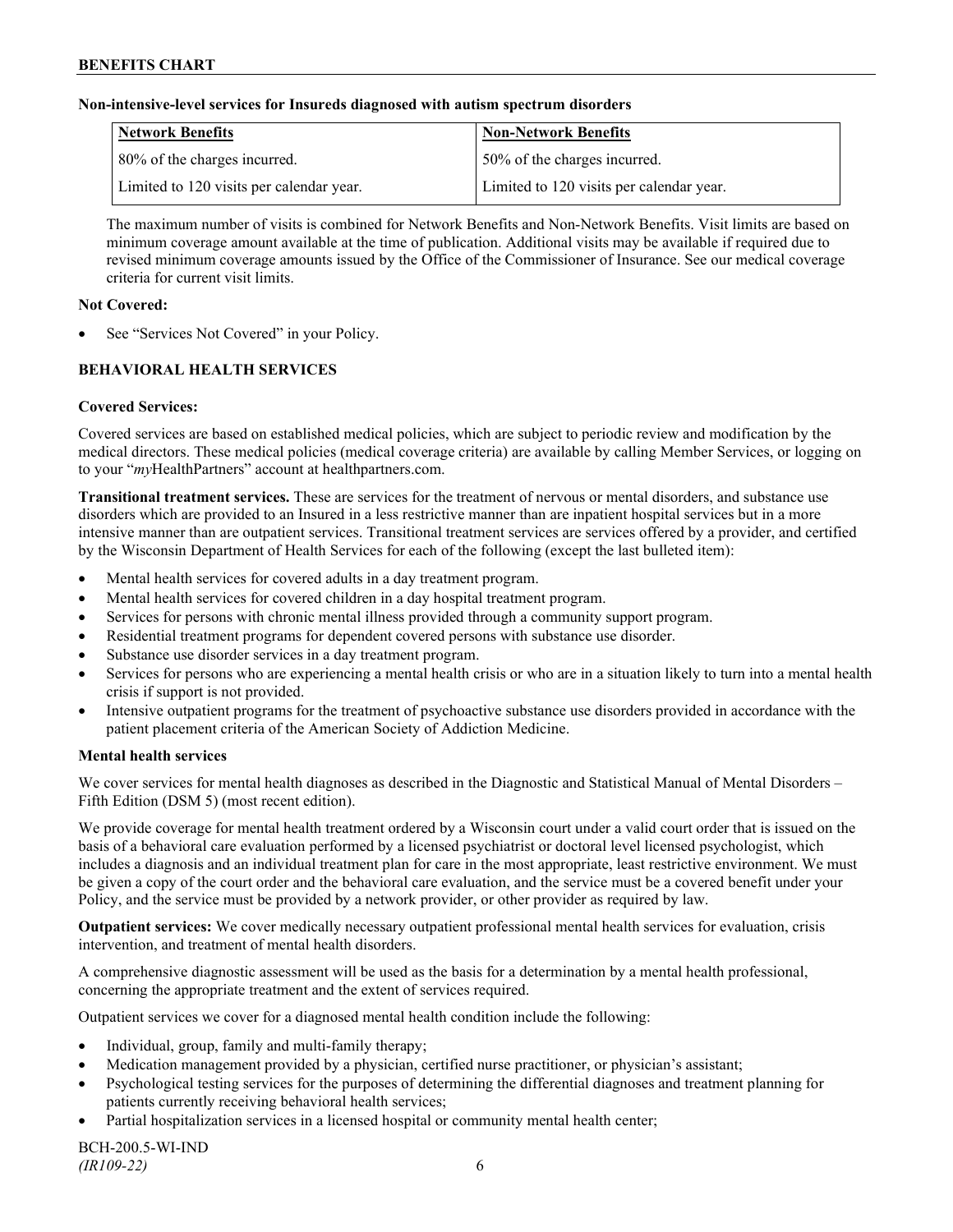- Psychotherapy and nursing services provided in the home if authorized by us; and
- Treatment for gender dysphoria.

| <b>Network Benefits</b>      | <b>Non-Network Benefits</b>  |
|------------------------------|------------------------------|
| 80% of the charges incurred. | 50% of the charges incurred. |

**Group therapy**

| Network Benefits             | <b>Non-Network Benefits</b>   |
|------------------------------|-------------------------------|
| 80% of the charges incurred. | 150% of the charges incurred. |

### **Inpatient services, including mental health residential treatment services:** We cover the following:

- Medically necessary inpatient services in a hospital or licensed residential treatment facility and professional services for treatment of mental health disorders. Medical stabilization is covered under inpatient hospital services in the "Hospital and Skilled Nursing Facility Services" section.
- Medically necessary mental health residential treatment service. This care must be authorized by us and provided by a hospital or residential behavioral health treatment facility licensed by the local state or Department of Health and Human Services. Services not covered under this benefit include halfway houses, group homes, extended care facilities, shelter services, correctional services, detention services, group residential services, foster care services and wilderness programs.

| Network Benefits             | Non-Network Benefits         |
|------------------------------|------------------------------|
| 80% of the charges incurred. | 50% of the charges incurred. |

**Transitional treatment services:** We cover transitional treatment services described above for treatment of mental and nervous disorders**.**

| <b>Network Benefits</b>      | <b>Non-Network Benefits</b>  |
|------------------------------|------------------------------|
| 80% of the charges incurred. | 50% of the charges incurred. |

### **Substance use disorder (SUD) treatment services**

We cover medically necessary services for assessments by a licensed alcohol and drug counselor and treatment of substance use disorders as defined in the latest edition of the DSM 5.

**Outpatient services:** We cover medically necessary outpatient professional services for diagnosis and treatment of substance use disorders. Substance use disorder treatment services must be provided by a program licensed by the local Department of Health Services.

Outpatient services we cover for a diagnosed substance use disorder include the following:

- Individual, group, family, and multi-family therapy provided in an office setting; and
- Opiate replacement therapy including methadone and buprenorphine treatment.

| <b>Network Benefits</b>      | <b>Non-Network Benefits</b>   |
|------------------------------|-------------------------------|
| 80% of the charges incurred. | 150% of the charges incurred. |

**Inpatient services:** We cover the following:

- Medically necessary inpatient services in a hospital or a licensed residential primary treatment center.
- Services provided in a hospital that is licensed by the local state and accredited by Medicare; and
- Detoxification services in a hospital or community detoxification facility if it is licensed by the local Department of Health Services.

| Network Benefits             | <b>Non-Network Benefits</b>  |
|------------------------------|------------------------------|
| 80% of the charges incurred. | 50% of the charges incurred. |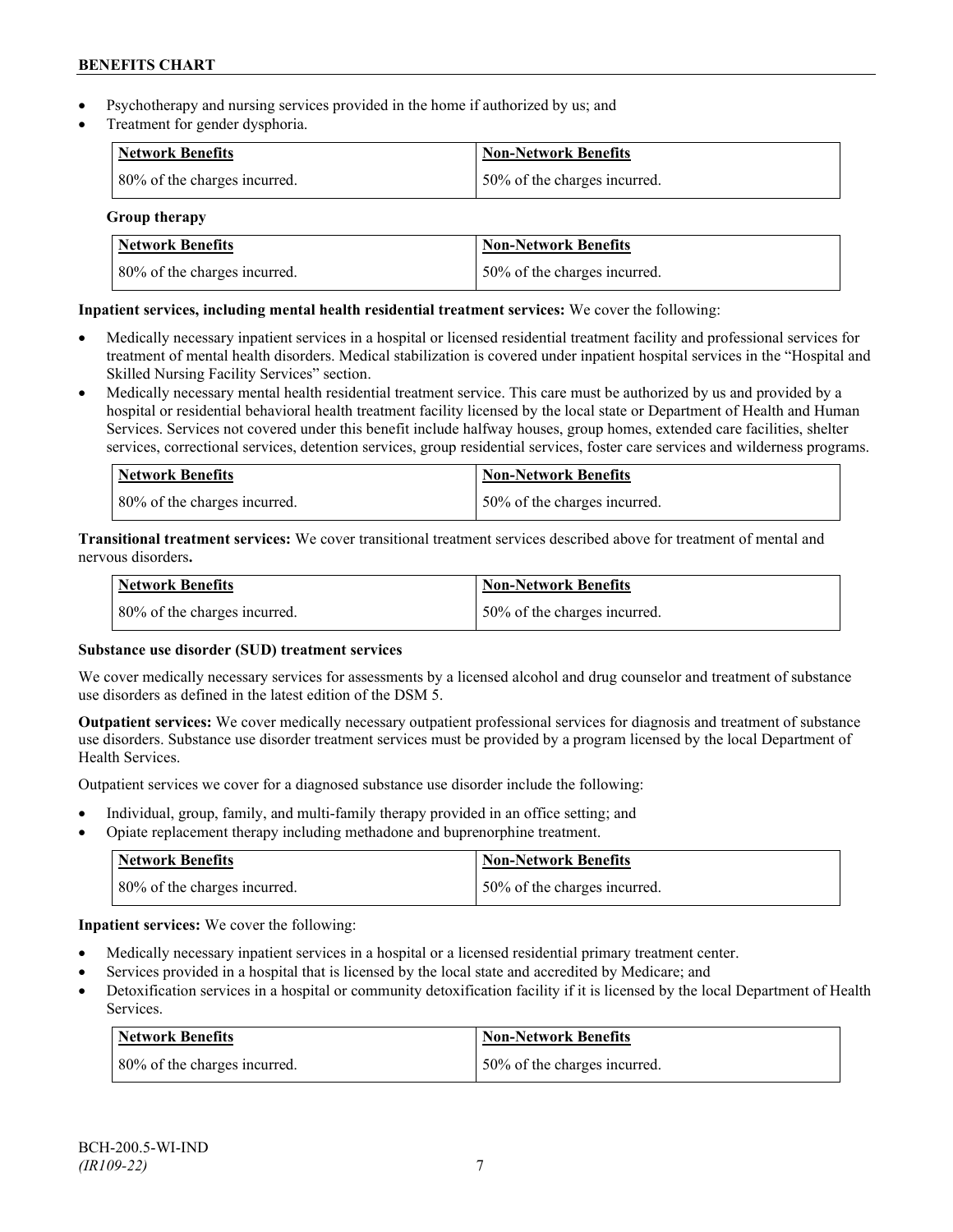**Transitional treatment services:** We cover transitional treatment services described above for treatment of substance use disorder.

| Network Benefits             | Non-Network Benefits         |
|------------------------------|------------------------------|
| 80% of the charges incurred. | 50% of the charges incurred. |

**Out of area services for Wisconsin students:** If a dependent child is a student located in a school in Wisconsin, but outside of our service area, we cover mental health and substance use disorder services as required under Wisconsin Statute 609.655.

- The student may have a clinical assessment from a local, non-network mental health or substance use disorder treatment provider at the network benefit level when prior authorized by us.
- If outpatient services are recommended in the clinical assessment, five outpatient visits from a non-network provider will be covered at the network benefit level.
- Our Medical Director will determine the need for continuing treatment by the non-network provider; additional visits may be approved.
- Coverage for the outpatient services will not be provided if the recommended treatment would keep the student from attending school on a regular basis or if the student is no longer attending the school full-time.

This benefit is subject to the limitations shown in this "Behavioral Health Services" section.

| Network Benefits             | Non-Network Benefits         |
|------------------------------|------------------------------|
| 80% of the charges incurred. | 50% of the charges incurred. |

A dependent child enrolled in a school outside of Wisconsin in not eligible for the benefit.

#### **Not Covered:**

See "Services Not Covered" in your Policy.

### **CHIROPRACTIC SERVICES**

### **Covered Services:**

We cover chiropractic services for rehabilitative care. Chiropractic services are adjustments to any abnormal articulations of the human body, especially those of the spinal column, for the purpose of giving freedom of action to impinged nerves that may cause pain or deranged function.

Massage therapy which is performed in conjunction with other treatment/modalities by a chiropractor, is part of a prescribed treatment plan and is not billed separately is covered.

| <b>Network Benefits</b>      | Non-Network Benefits         |
|------------------------------|------------------------------|
| 80% of the charges incurred. | 50% of the charges incurred. |

### **Not Covered:**

- Massage therapy for the purpose of comfort or convenience of the Insured.
- See "Services Not Covered" in your Policy.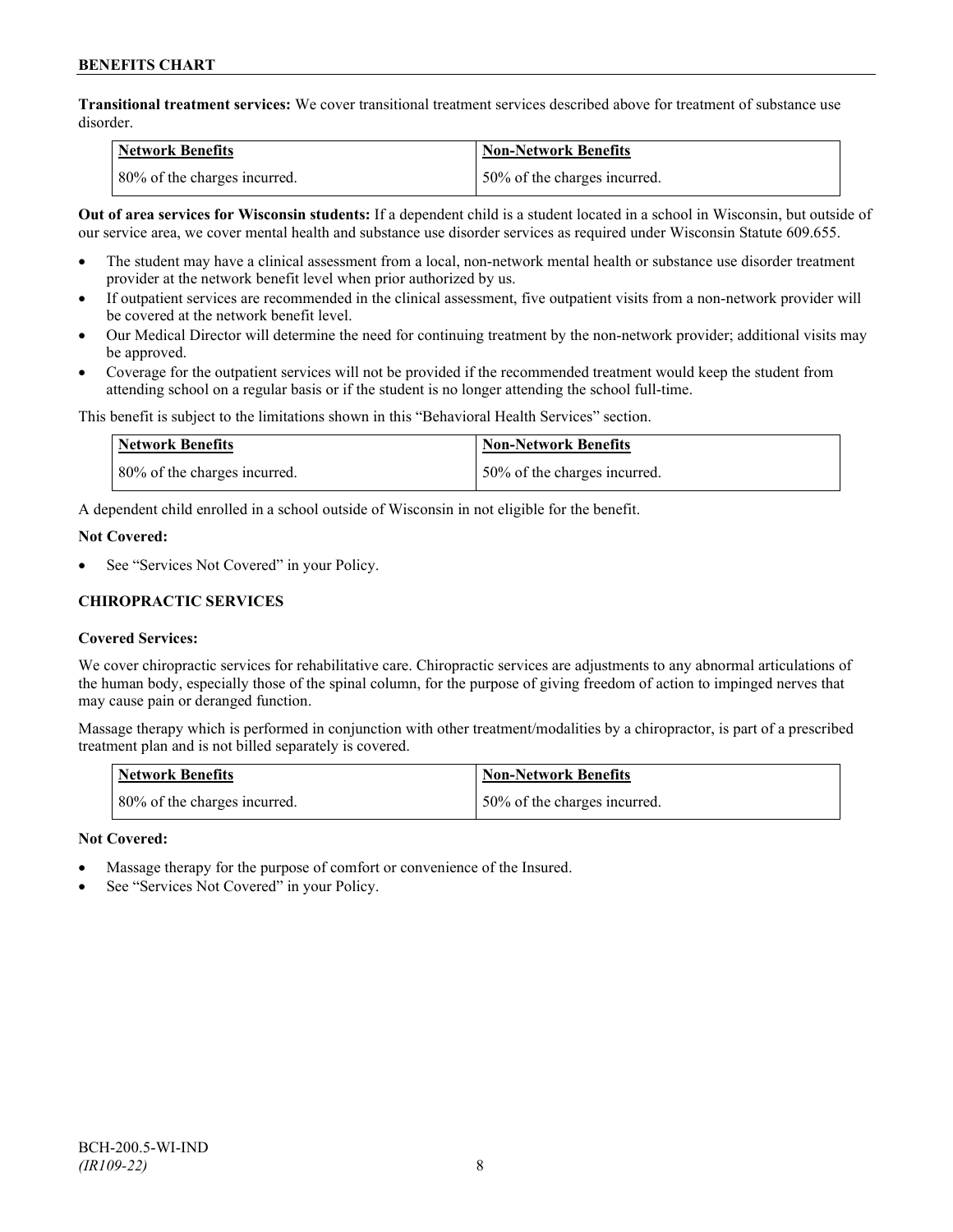## **CLINICAL TRIALS**

### **Covered Services:**

We cover certain routine services if you participate in a Phase I, Phase II, Phase III or Phase IV approved clinical trial that is conducted in relation to the prevention, detection, or treatment of cancer or other life-threatening disease or condition as defined in the Affordable Care Act. Approved clinical trials include (1) federally funded trials when the study or investigation is approved or funded by any of the federal agencies defined in the Public Health Services Act, section 2709 (d) (1) (A); (2) the study or investigation is conducted under an investigational new drug application reviewed by the Food and Drug Administration; and (3) the study or investigation is a drug trial that is exempt from having such an investigational new drug application. We cover routine patient costs for services that would be eligible under the Policy and this Benefits Chart if the service were provided outside of a clinical trial.

| <b>Network Benefits</b>                               | <b>Non-Network Benefits</b>                           |
|-------------------------------------------------------|-------------------------------------------------------|
| Coverage level is same as corresponding Network       | Coverage level is same as corresponding Non-Network   |
| Benefits, depending on type of service provided, such | Benefits, depending on type of service provided, such |
| as Office Visits for Illness or Injury, Inpatient or  | as Office Visits for Illness or Injury, Inpatient or  |
| <b>Outpatient Hospital Services.</b>                  | Outpatient Hospital Services.                         |

#### **Not Covered:**

- The investigative or experimental item, device or service itself.
- Items or services that are provided solely to satisfy data collection and analysis needs and that are not used in the direct clinical management of the patient.
- A service that is clearly inconsistent with widely accepted and established standards of care for a particular diagnosis.
- See "Services Not Covered" in your Policy.

### **DENTAL SERVICES**

#### **Covered Services:**

We cover services as described below.

**Accidental dental services:** We cover services dentally necessary to treat and restore damage done to sound, natural, unrestored teeth as a result of an accidental injury. Coverage is for damage caused by external trauma to face and mouth only, not for cracked or broken teeth, which result from biting or chewing. We cover restorations, root canals, crowns and replacement of teeth lost that are directly related to the accident in which the Insured was involved. We cover initial exams, xrays and palliative treatment including extractions, and other oral surgical procedures directly related to the accident. Subsequent treatment must be initiated within the specified time-frame and must be directly related to the accident. We do not cover restoration and replacement of teeth that are not "sound and natural" at the time of the accident.

Subsequent treatment must be initiated within the specified time-frame and must be directly related to the accident. We do not cover restoration and replacement of teeth that are not "sound and natural" at the time of the accident.

Full mouth rehabilitation to correct occlusion (bite) and malocclusion (misaligned teeth not due to the accident) are not covered.

When an implant-supported dental prosthetic treatment is pursued, benefits are Limited to the amount that would be paid toward the placement of a removable dental prosthetic appliance that could be used in the absence of implant treatment.

| Network Benefits             | <b>Non-Network Benefits</b> |
|------------------------------|-----------------------------|
| 80% of the charges incurred. | No coverage.                |

For all accidental dental services, treatment and/or restoration must be initiated within six months of the date of the injury. Coverage is Limited to the initial course of treatment and/or initial restoration. Services must be provided within twentyfour months of the date of injury to be covered.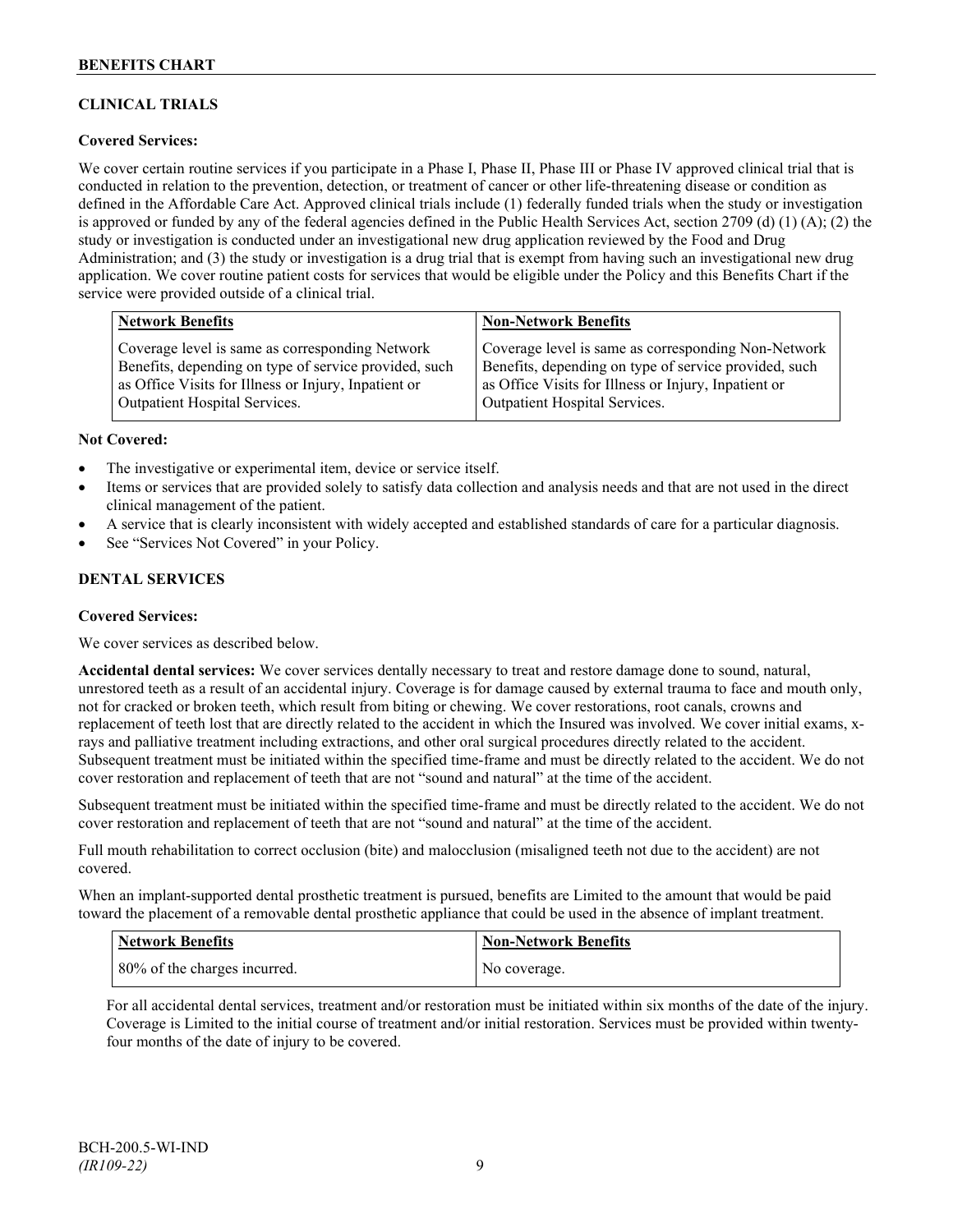#### **Medical referral dental services**

**Medically necessary outpatient dental services:** We cover medically necessary outpatient dental services. Coverage is Limited to dental services required for treatment of an underlying medical condition, e.g., removal of teeth to complete radiation treatment for cancer of the jaw, cysts and lesions.

| Network Benefits             | <b>Non-Network Benefits</b>  |
|------------------------------|------------------------------|
| 80% of the charges incurred. | 50% of the charges incurred. |

**Medically necessary hospitalization and anesthesia for dental care:** We cover medically necessary hospitalization and anesthesia for dental care. This is Limited to charges incurred by an Insured who: (1) is a child under age 5; (2) is severely disabled; (3) has a medical condition, and requires hospitalization or general anesthesia for dental care treatment; or (4) is a child between ages 5 and 12 and care in dental offices has been attempted unsuccessfully and usual methods of behavior modification have not been successful, or when extensive amounts of restorative care, exceeding 4 appointments, are required.

Coverage is Limited to facility and anesthesia charges. Oral surgeon/dentist professional fees are not covered. The following are examples, though not all-inclusive, of medical conditions which may require hospitalization for dental services: severe asthma, severe airway obstruction or hemophilia. Hospitalization required due to the behavior of the Insured or due to the extent of the dental procedure is not covered.

| Network Benefits             | <b>Non-Network Benefits</b>  |
|------------------------------|------------------------------|
| 80% of the charges incurred. | 50% of the charges incurred. |

**Medical complications of dental care:** We cover medical complications of dental care. Treatment must be medically necessary care and related to medical complications of non-covered dental care, including complications of the head, neck, or substructures.

| Network Benefits             | Non-Network Benefits         |
|------------------------------|------------------------------|
| 80% of the charges incurred. | 50% of the charges incurred. |

**Oral surgery:** We cover oral surgery. Coverage is Limited to treatment of medical conditions requiring oral surgery, such as treatment of oral neoplasm, non-dental cysts, fracture of the jaw, trauma of the mouth and jaw, and any other oral surgery procedures provided as medically necessary dental services.

| <b>Network Benefits</b>      | <b>Non-Network Benefits</b>  |
|------------------------------|------------------------------|
| 80% of the charges incurred. | 50% of the charges incurred. |

**Treatment of cleft lip and cleft palate:** We cover treatment of cleft lip and cleft palate of a dependent child, including orthodontic treatment and oral surgery directly related to the cleft. Dental services which are not required for the treatment of cleft lip or cleft palate are not covered. If a dependent child covered under your Policy is also covered under a dental plan which includes orthodontic services, that dental plan shall be considered primary for the necessary orthodontic services. Oral appliances are subject to the same copayment, conditions and limitations as durable medical equipment.

| <b>Network Benefits</b>                               | <b>Non-Network Benefits</b>                           |
|-------------------------------------------------------|-------------------------------------------------------|
| Coverage level is same as corresponding Network       | Coverage level is same as corresponding Non-Network   |
| Benefits, depending on type of service provided, such | Benefits, depending on type of service provided, such |
| as Office Visits for Illness or Injury, Inpatient or  | as Office Visits for Illness or Injury, Inpatient or  |
| Outpatient Hospital Services.                         | Outpatient Hospital Services.                         |

**Treatment of temporomandibular disorder (TMD) and craniomandibular disorder (CMD):** We cover diagnostic procedures, surgical treatment and non-surgical treatment (including intraoral splint therapy devices) for temporomandibular disorder (TMD) and craniomandibular disorder (CMD), which is medically necessary care. Dental services which are not required to directly treat TMD or CMD are not covered.

| <b>Network Benefits</b>      | <b>Non-Network Benefits</b>  |
|------------------------------|------------------------------|
| 80% of the charges incurred. | 50% of the charges incurred. |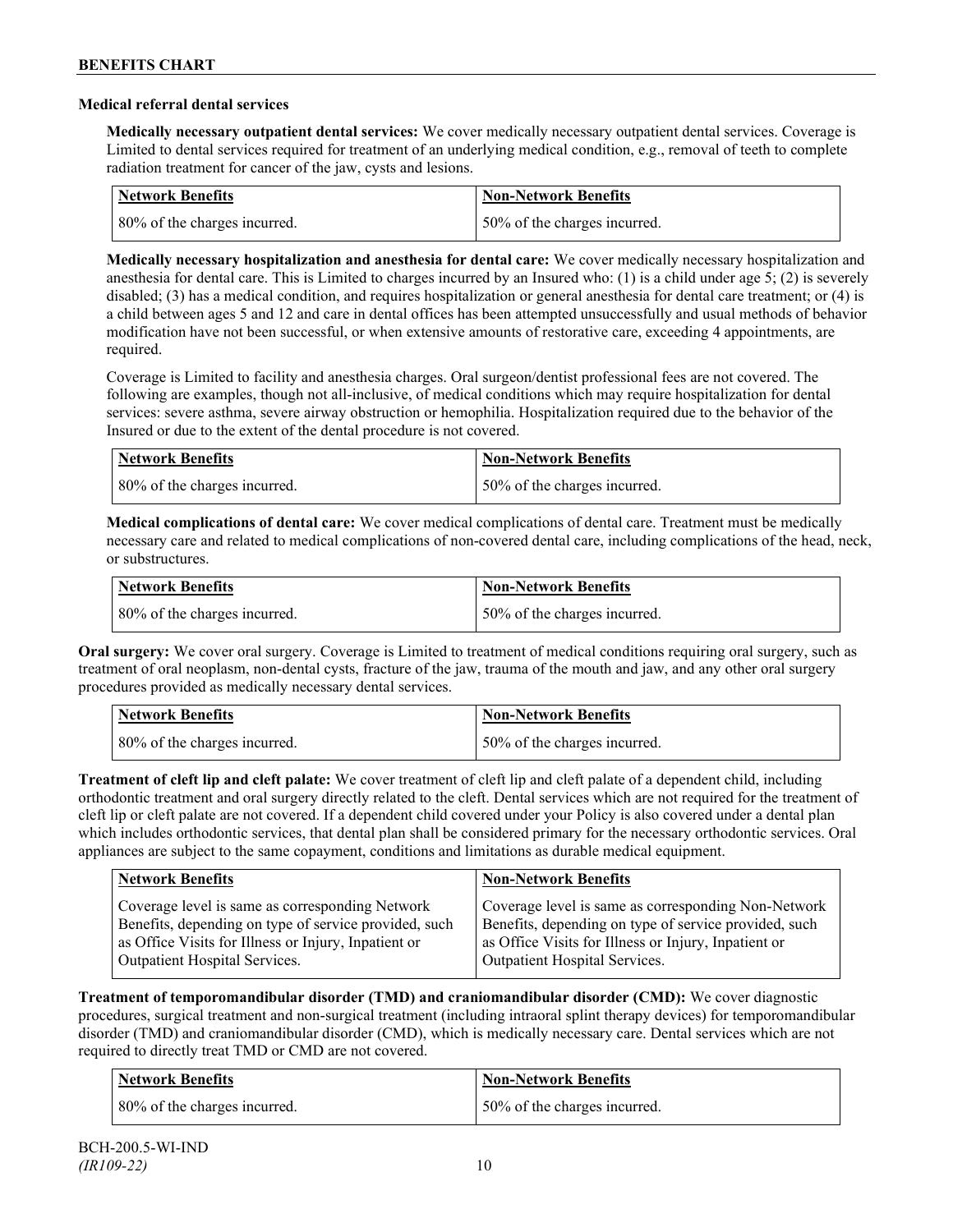### **Not Covered:**

- Dental treatment, procedures or services not listed in this Benefits Chart.
- Accident-related dental services if treatment is: (1) provided to teeth which are not sound and natural; (2) to teeth which have been restored; (3) initiated beyond six months from the date of the injury; (4) received beyond the initial treatment or restoration; or (5) received beyond twenty-four months from the date of injury.
- Accident-related dental services by a Non-Network provider.
- Oral surgery to remove wisdom teeth.
- Orthognathic treatment or procedures and all related services.
- See "Services Not Covered" in your Policy.

## **DIABETIC EQUIPMENT AND SUPPLIES**

#### **Covered Services:**

We cover physician prescribed medically appropriate and necessary drugs and supplies used in the management and treatment of diabetes for members with gestational, Type I or Type II diabetes including durable diabetic equipment and disposable supplies, as described below.

Certain items are only covered if your condition meets our coverage criteria and obtained through an authorized vendor. For more information on what we cover and any prior authorization requirements, call Member Services or log on to your "*my*HealthPartners" account at [healthpartners.com.](http://www.healthpartners.com/)

Insulin and medications for diabetes are covered as outpatient drugs under the "Prescription Drug Services" section.

**Pumps and pump supplies.** These include diabetic insulin pumps, diabetic infusion pumps and infusion pump supplies such as infusion sets, tubing, connectors and syringe reservoirs.

| <b>Network Benefits</b>      | <b>Non-Network Benefits</b>  |
|------------------------------|------------------------------|
| 80% of the charges incurred. | 50% of the charges incurred. |

### **All other durable equipment and diabetic supplies**

Durable Diabetic Equipment and Supplies. These include continuous glucose monitoring system (CGMS), transmitter, sensors and receivers, diabetic blood glucose monitors and control/calibrating solutions (for checking accuracy or testing equipment and test strips).

Disposable Diabetic Supplies. These are one-time use supplies, including syringes, lancets, lancet devices, blood and urine ketone test strips, and needles.

Certain diabetic supplies and equipment must be purchased at a pharmacy.

| <b>Network Benefits</b>      | <b>Non-Network Benefits</b>  |
|------------------------------|------------------------------|
| 80% of the charges incurred. | 50% of the charges incurred. |

### **Limitations:**

- No more than a 90-day supply of diabetic supplies are covered and dispensed at a time.
- We require that certain diabetic supplies and equipment be purchased at a pharmacy.
- Diabetic supplies and equipment are limited to certain models and brands.
- Durable medical equipment and supplies must be obtained from or repaired by approved vendors.
- Covered services and supplies are based on established medical policies, which are subject to periodic review and modification by the medical or dental directors. Our medical policy for diabetic supplies includes information on our required models and brands. These medical policies (medical coverage criteria) are available by calling Member Services, or logging on to your "*my*HealthPartners" account at healthpartners.com.

### **Not Covered:**

- Replacement or repair of any covered items, if the items are (i) damaged or destroyed by misuse, abuse or carelessness, (ii) lost; or (iii) stolen.
- Duplicate or similar items.

BCH-200.5-WI-IND *(IR109-22)* 11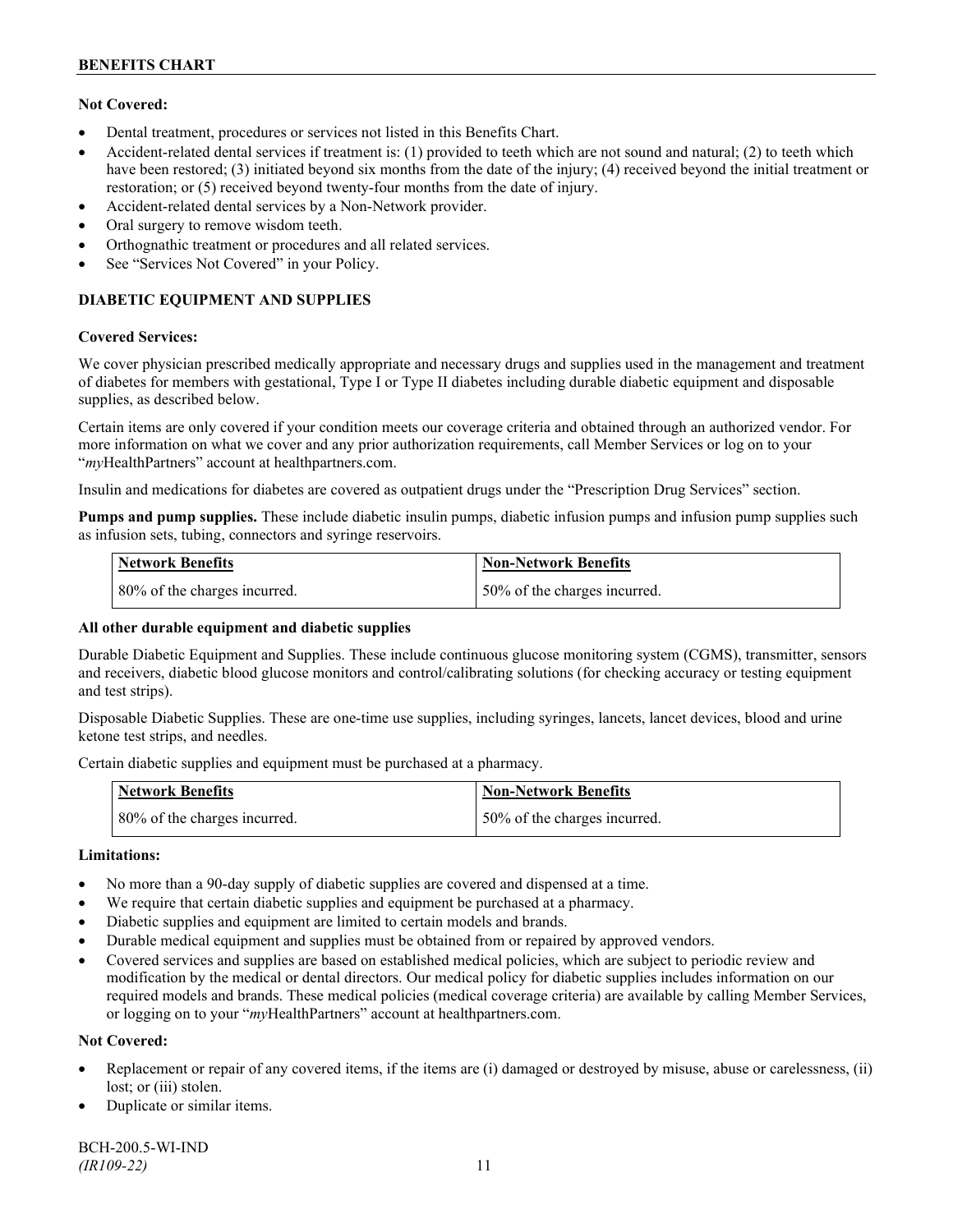## **BENEFITS CHART**

- Labor and related charges for repair of any covered items which are more than the cost of replacement by an approved vendor.
- Batteries for monitors and equipment.
- Sales tax, mailing, delivery charges, service call charges.
- See "Services Not Covered" in your Policy.

## **DIAGNOSTIC IMAGING SERVICES**

#### **Covered Services:**

We cover diagnostic imaging, when ordered by a provider and provided in a clinic or outpatient hospital facility.

We cover services provided in a clinic or outpatient hospital facility. To see the benefit level for inpatient hospital or skilled nursing facility services, see benefits under Inpatient Hospital and Skilled Nursing Facility Services.

#### **Outpatient magnetic resonance imaging (MRI) and computed tomography (CT)**

| <b>Network Benefits</b>      | Non-Network Benefits         |
|------------------------------|------------------------------|
| 80% of the charges incurred. | 50% of the charges incurred. |

#### **All other outpatient diagnostic imaging services**

#### **Services for illness or injury**

| <b>Network Benefits</b>      | Non-Network Benefits         |
|------------------------------|------------------------------|
| 80% of the charges incurred. | 50% of the charges incurred. |

#### **Preventive services (MRI/CT procedures are not considered preventive)**

Diagnostic imaging services associated with preventive services are covered at the benefit level shown in the "Preventive Services" section of this Benefits Chart.

#### **Not Covered:**

See "Services Not Covered" in your Policy.

## **DURABLE MEDICAL EQUIPMENT, PROSTHETICS, ORTHOTICS AND SUPPLIES**

### **Covered Services:**

We cover equipment and services, as described below.

We cover durable medical equipment and services, prosthetics, orthotics, and supplies, subject to the limitations below, including certain disposable supplies, and enteral feedings.

We cover external hearing aids, cochlear implants, and related treatment prescribed by a physician or by a licensed audiologist for Insureds under 18 years of age who have hearing loss.

We also cover basic hearing aids for Insureds age 18 or older for the correction of a hearing impairment.

Osseointegrated or bone-anchored hearing aids are only covered for Insureds who have hearing loss that is not correctable by any other procedure.

Hearing aids are Limited to one basic, standard hearing aid for each ear every three years.

A basic hearing aid is defined as a hearing device that consists of a microphone, amplifier, volume control, battery and receiver. It does not include upgrades above and beyond the functionality of a basic hearing aid, including, but not Limited to, hearing improvements for group settings, background noise, Bluetooth/remote control functionality, or extended warranties. Charges for upgrades above the cost of a basic, standard hearing aid are not covered.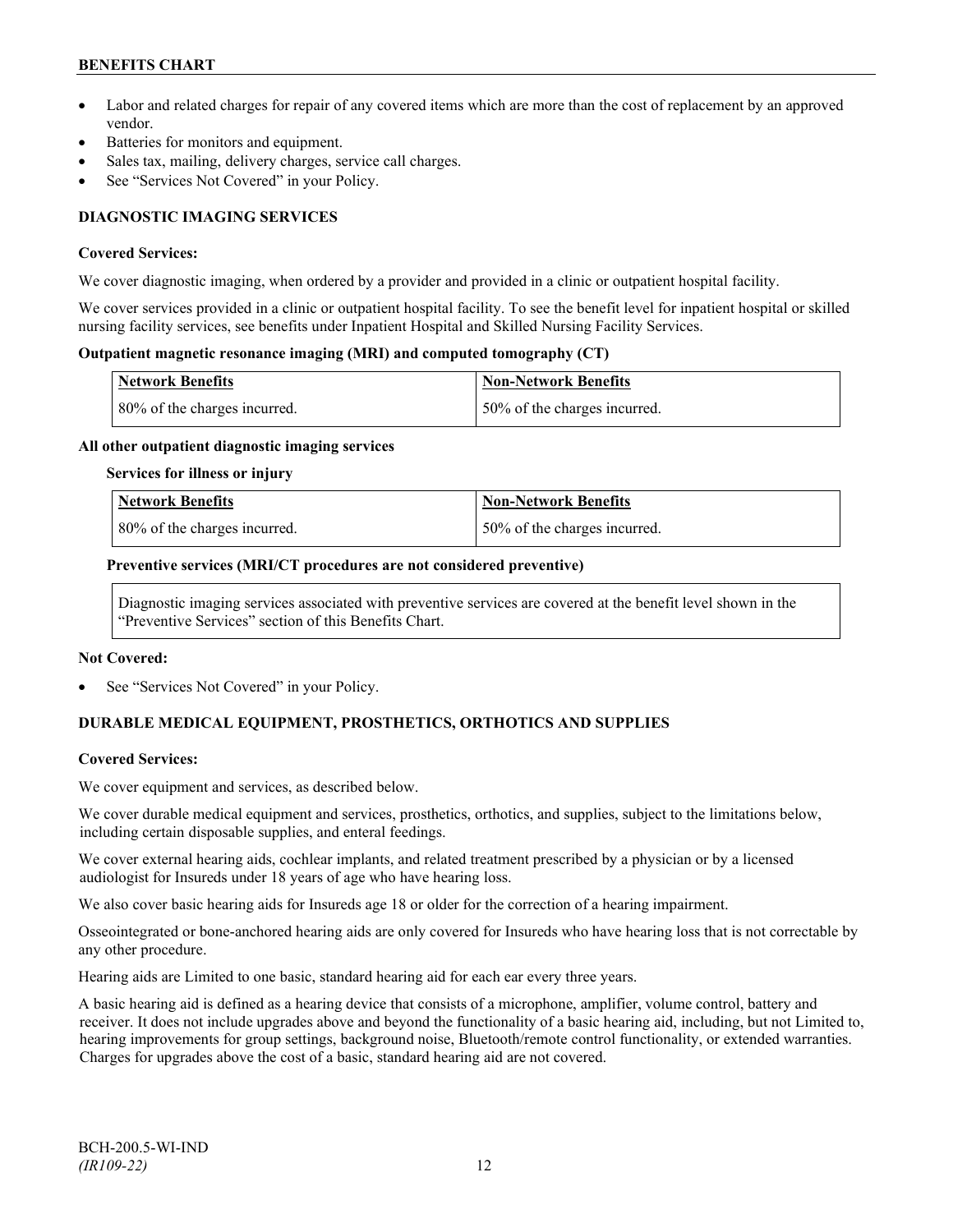Diabetic equipment and supplies are covered under the "Diabetic Equipment and Supplies" section.

| <b>Network Benefits</b>      | <b>Non-Network Benefits</b>  |
|------------------------------|------------------------------|
| 80% of the charges incurred. | 50% of the charges incurred. |

#### **Special dietary treatment for phenylketonuria (PKU) if it meets our medical coverage criteria**

| Network Benefits             | <b>Non-Network Benefits</b>  |
|------------------------------|------------------------------|
| 80% of the charges incurred. | 50% of the charges incurred. |

#### **Oral amino acid based elemental formula if it meets our medical coverage criteria**

| <b>Network Benefits</b>      | Non-Network Benefits         |
|------------------------------|------------------------------|
| 80% of the charges incurred. | 50% of the charges incurred. |

#### **Limitations:**

Coverage of durable medical equipment is Limited by the following.

- Payment will not exceed the cost of an alternate piece of equipment or service that is effective and medically necessary.
- For prosthetic benefits, other than oral appliances for cleft lip and cleft palate, payment will not exceed the cost of an alternate piece of equipment or service that is effective, medically necessary and enables Insureds to conduct standard activities of daily living.
- We reserve the right to determine if an item will be approved for rental vs. purchase.
- We require that certain diabetic supplies and equipment be purchased at a pharmacy.
- Covered services and supplies are based on established medical policies which are subject to periodic review and modification by the medical directors. Our medical policy for diabetic supplies includes information on our required models and brands. These medical policies (medical coverage criteria) are available by calling Member Services, or logging on to your "*my*HealthPartners" account at [healthpartners.com.](http://www.healthpartners.com/)

### **Not Covered:**

Items which are not eligible for coverage include, but are not Limited to:

- Replacement or repair of any covered items, if the items are (i) damaged or destroyed by misuse, abuse or carelessness, (ii) lost; or (iii) stolen.
- Duplicate or similar items.
- Labor and related charges for repair of any covered items which are more than the cost of replacement by an approved vendor.
- Sales tax, mailing, delivery charges, service call charges.
- Items which are primarily educational in nature or for hygiene, vocation, comfort, convenience or recreation.
- Communication aids or devices: equipment to create, replace or augment communication abilities including, but not Limited to, speech processors, receivers, communication boards, or computer or electronic assisted communication.
- Implantable and osseointegrated or bone-anchored hearing aids and their fitting, except as specifically described in this Benefits Chart. This exclusion does not apply to cochlear implants.
- Eyeglasses, contact lenses and their fitting, measurement and adjustment, except as specifically described in this Benefits Chart.
- Hair prostheses (wigs).
- Household equipment which primarily has customary uses other than medical, such as, but not Limited to, exercise cycles, air purifiers, central or unit air conditioners, water purifiers, non-allergenic pillows, mattresses or waterbeds.
- Household fixtures including, but not Limited to, escalators or elevators, ramps, swimming pools and saunas.
- Modifications to the structure of the home including, but not Limited to, wiring, plumbing or charges for installation of equipment.
- Vehicle, car or van modifications including, but not Limited to, hand brakes, hydraulic lifts and car carrier.
- Rental equipment while owned equipment is being repaired by non-contracted vendors, beyond one month rental of medically necessary equipment.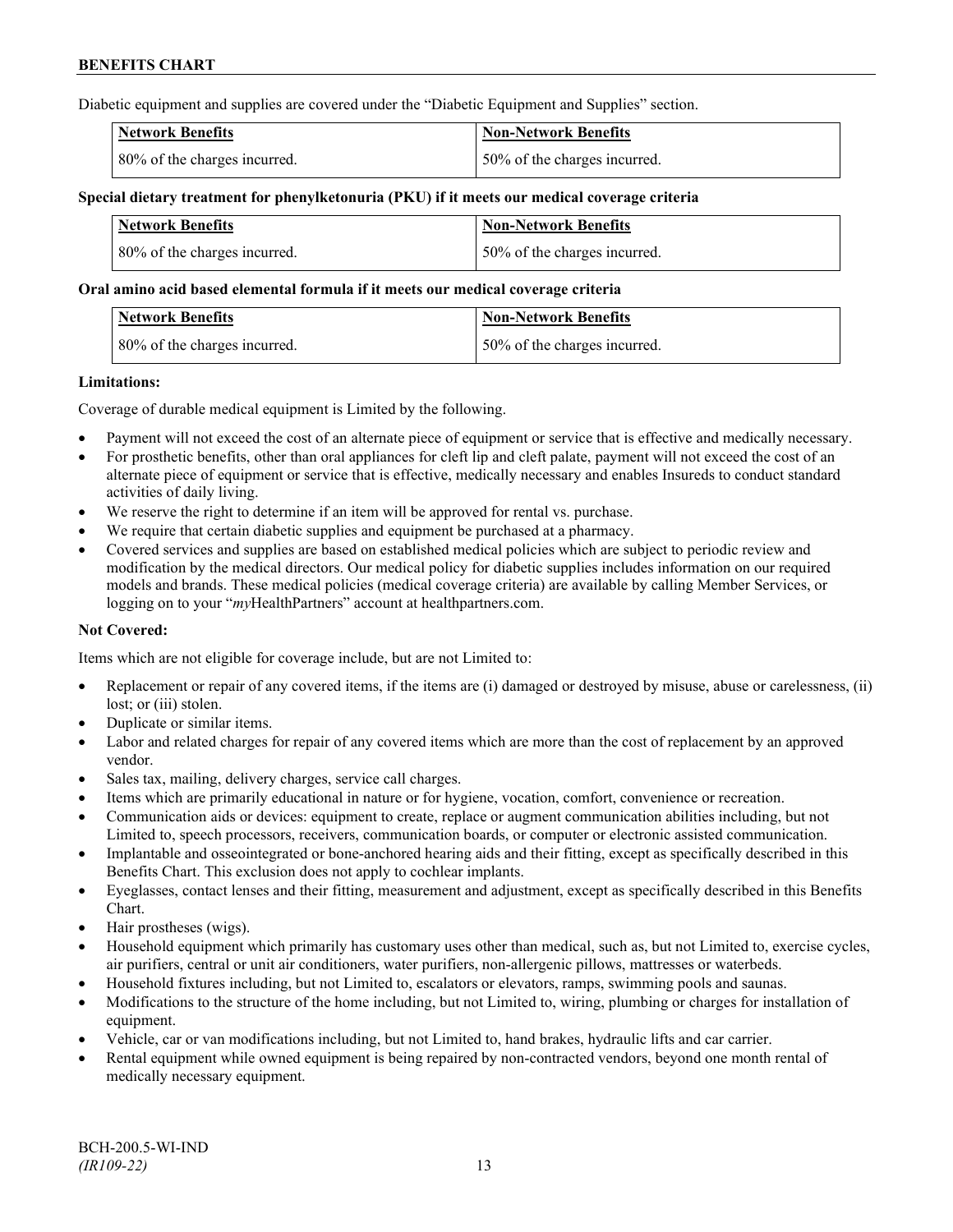## **BENEFITS CHART**

- Other equipment and supplies, including, but not Limited to assistive devices, that we determine are not eligible for coverage.
- See "Services Not Covered" in your Policy.

## **EMERGENCY AND URGENTLY NEEDED CARE SERVICES**

## **Covered Services:**

We cover services for emergency care and urgently needed care if the services are otherwise eligible for coverage under your Policy.

**Urgently needed care.** These are services to treat an unforeseen illness or injury that:

- are required in order to prevent a serious deterioration in your health, and
- cannot be delayed until the next available clinic or office hours.

| <b>Network Benefits</b>      | <b>Non-Network Benefits</b>  |
|------------------------------|------------------------------|
| 80% of the charges incurred. | 50% of the charges incurred. |

### **First four visits**

| If any of the first four visits are urgent care visits or<br>office visits, they are covered at 100%, subject to a<br>copayment of \$30 per visit, not subject to the<br>deductible.                                               |
|------------------------------------------------------------------------------------------------------------------------------------------------------------------------------------------------------------------------------------|
| If any of the first four visits are convenience clinic<br>visits, telephone visits or E-visits (other than<br>Virtuwell), they are covered at 100%, subject to a<br>copayment of \$15 per visit, not subject to the<br>deductible. |
| Then services will be covered at the deductible and<br>coinsurance and/or copayment indicated for urgent care<br>visits, office visits, convenience clinic visits, telephone<br>visits or E-visits (other than Virtuwell).         |
| Physician services are included; however, charges for<br>office procedures, laboratory, radiology and other<br>ancillary services are not included and will be subject<br>to the deductible and coinsurance and/or copayment.      |

### **Emergency care.** These are services to treat:

- the sudden, unexpected onset of illness or injury which, if left untreated or unattended until the next available clinic or office hours, would result in hospitalization, or
- a condition requiring professional health services immediately necessary to preserve life or stabilize health.

Emergency care includes emergency services as defined in Division BB, Title I, Section 102 of the Consolidated Appropriations Act of 2021.

When reviewing claims for coverage of emergency services, our medical director will take into consideration a reasonable layperson's belief that the circumstances required immediate medical care that could not wait until the next working day or next available clinic appointment.

#### **Emergency care in a hospital emergency room, including professional services of a physician**

| <b>Network Benefits</b>      | <b>Non-Network Benefits</b> |
|------------------------------|-----------------------------|
| 80% of the charges incurred. | See Network Benefits.       |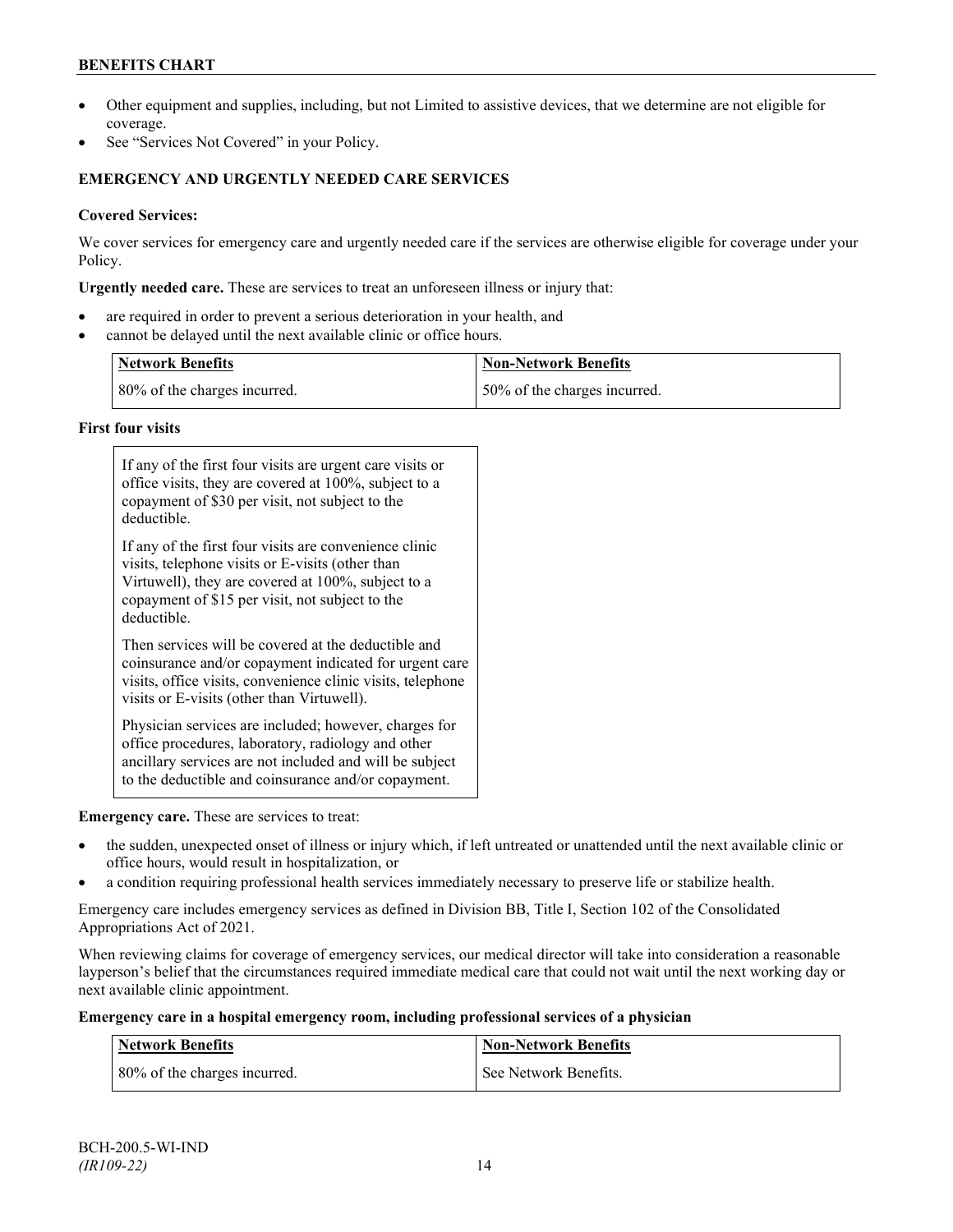### **Inpatient emergency care in a hospital**

| <b>Network Benefits</b>      | <b>Non-Network Benefits</b> |
|------------------------------|-----------------------------|
| 80% of the charges incurred. | See Network Benefits.       |

### **Not Covered:**

• See "Services Not Covered" in your Policy.

### **GENE THERAPY**

#### **Covered Services:**

We cover gene therapy treatment that meets our current medical coverage criteria.

| <b>Network Benefits</b>                                                                                                                                                                                 | <b>Non-Network Benefits</b> |
|---------------------------------------------------------------------------------------------------------------------------------------------------------------------------------------------------------|-----------------------------|
| Coverage level is same as corresponding Network<br>Benefit, depending on type of service provided, such as<br>Office Visits for Illness or Injury, Inpatient or<br><b>Outpatient Hospital Services.</b> | No coverage.                |

#### **Limitations:**

- Gene therapy must be provided by a designated provider.
- Specific types of gene therapy are Limited to therapies and conditions specified in our medical coverage criteria.

#### **Not Covered:**

See "Services Not Covered" in your Policy.

### **HEALTH EDUCATION**

#### **Covered Services:**

We cover education for preventive services and education for the management of chronic health problems (such as diabetes).

| <b>Network Benefits</b>                                     | <b>Non-Network Benefits</b>  |
|-------------------------------------------------------------|------------------------------|
| 100% of the charges incurred.<br>Deductible does not apply. | 50% of the charges incurred. |

#### **Not Covered:**

• See "Services Not Covered" in your Policy.

### **HOME-BASED COMPREHENSIVE HEALTH RISK ASSESSMENT**

#### **Covered Services:**

If you meet our criteria for coverage, you may qualify for our home-based comprehensive health risk assessment program. The program covers a health assessment with a designated nurse practitioner.

| <b>Network Benefits</b>                                     | <b>Non-Network Benefits</b> |
|-------------------------------------------------------------|-----------------------------|
| 100% of the charges incurred.<br>Deductible does not apply. | No coverage.                |

#### **Not Covered:**

See "Services Not Covered" in your Policy.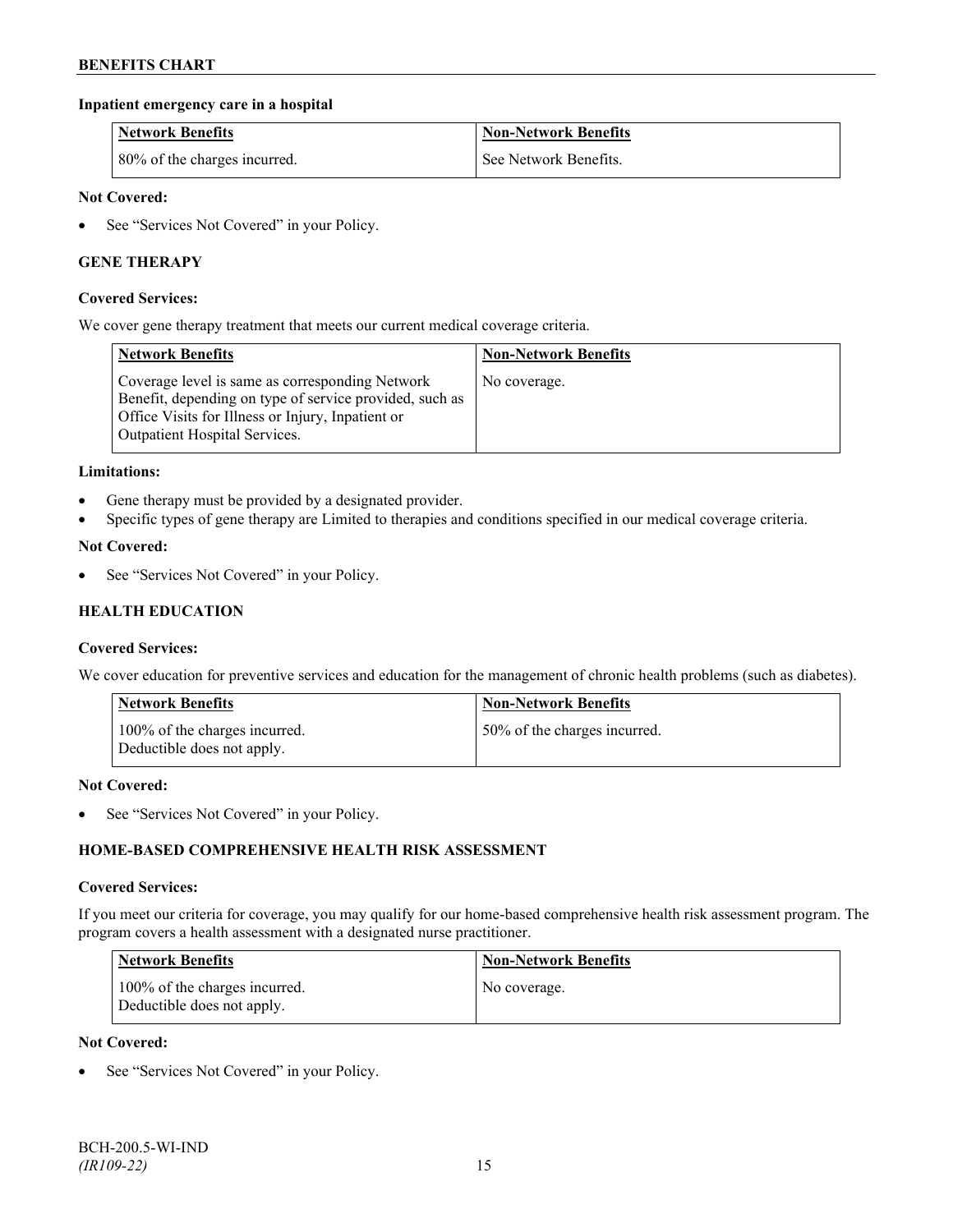## **HOME HEALTH SERVICES**

### **Covered Services:**

We cover skilled nursing services, physical therapy, occupational therapy, speech therapy, respiratory therapy and other therapeutic services, non-routine prenatal and routine postnatal well child visits (as described in our medical coverage criteria), phototherapy services for newborns, home health aide services and other eligible home health services when provided in your home, if you are homebound (i.e., unable to leave home without considerable effort due to a medical condition). Lack of transportation does not constitute homebound status. For phototherapy services for newborns and high risk prenatal services, supplies and equipment are included.

We cover total parenteral nutrition/intravenous ("TPN/IV") therapy, equipment, supplies and drugs in connection with IV therapy. IV line care kits are covered under Durable Medical Equipment.

We cover palliative care benefits. Palliative care includes symptom management, education and establishing goals of care. We waive the requirement that you be homebound for a Limited number of home visits for palliative care (as shown in this Benefits Chart), if you have a life-threatening, non-curable condition which has a prognosis of survival of two years or less. Additional palliative care visits are eligible under the home health services benefit if you are homebound and meet all other requirements defined in this section.

You do not need to be homebound to receive total parenteral nutrition/intravenous ("TPN/IV") therapy.

Home health services are eligible and covered only when:

- medically necessary; and
- provided as rehabilitative care, terminal care or maternity care; and
- ordered by a physician, and included in the written home care plan.

#### **Physical therapy, occupational therapy, speech therapy, respiratory therapy, home health aide services and palliative care**

| <b>Network Benefits</b>      | Non-Network Benefits |
|------------------------------|----------------------|
| 80% of the charges incurred. | No coverage.         |

### **TPN/IV therapy, skilled nursing services, non-routine prenatal/postnatal services and phototherapy**

| Network Benefits             | <b>Non-Network Benefits</b> |
|------------------------------|-----------------------------|
| 80% of the charges incurred. | No coverage.                |

Each 24-hour visit (or shifts up to 24-hour visits) equals one visit and counts toward the Maximum visits for all other services shown below. Any visit that lasts less than 24 hours regardless of the length of the visit, will count as one visit toward the Maximum visits for all other services shown below. All visits must be medically necessary and benefit eligible.

#### **Routine postnatal well child visits**

| Network Benefits                                            | <b>Non-Network Benefits</b>  |
|-------------------------------------------------------------|------------------------------|
| 100% of the charges incurred.<br>Deductible does not apply. | 50% of the charges incurred. |

#### **Maximum visits for palliative care:**

If you are eligible to receive palliative care in the home and you are not homebound, there is a maximum of 12 visits per calendar year.

#### **Maximum visits for all services other than palliative care:**

| Network Benefits             | Non-Network Benefits |
|------------------------------|----------------------|
| 60 visits per calendar year. | No coverage.         |

The routine postnatal well child visits do not count toward the visit limit.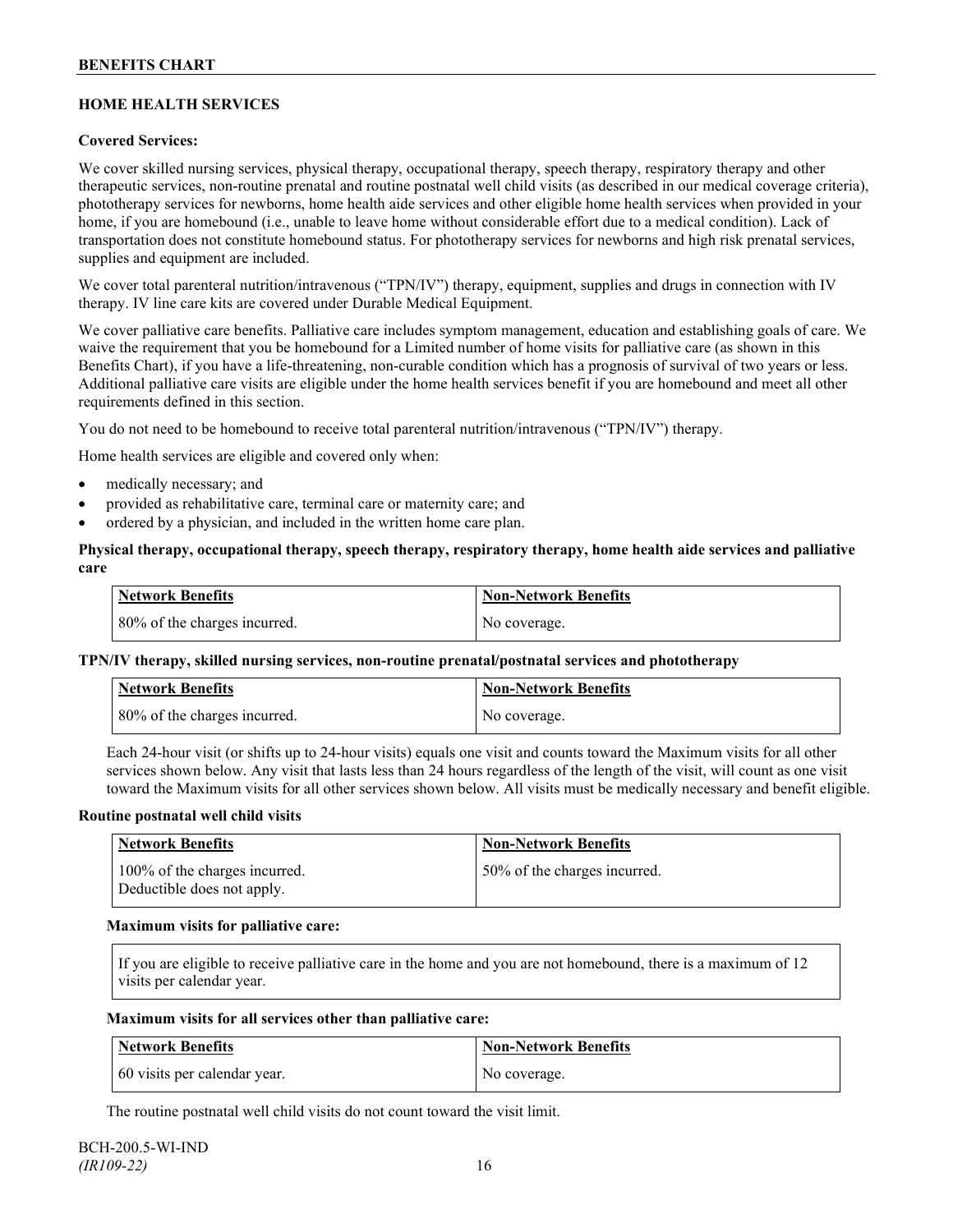### **Limitations:**

- Home health services are not provided as a substitute for a primary caregiver in the home or as relief (respite) for a primary caregiver in the home. We will not reimburse family members or residents in your home for the above services.
- A service shall not be considered a skilled nursing service merely because it is performed by, or under the direct supervision of, a licensed nurse. Where a service (such as tracheotomy suctioning or ventilator monitoring) or like services, can be safely and effectively performed by a non-medical person (or self-administered), without the direct supervision of, a licensed nurse, the service shall not be regarded as a skilled nursing service, whether or not a skilled nurse actually provides the service. The unavailability of a competent person to provide a non-skilled service shall not make it a skilled service when a skilled nurse provides it. Only the skilled nursing component of so-called "blended" services (i.e. services which include skilled and non-skilled components) are covered under this Benefits Chart.

### **Not Covered:**

- Home Health Services by a Non-Network provider.
- Financial or legal counseling services.
- Housekeeping or meal services in your home.
- Private duty nursing services.
- Services provided by a family member or enrollee, or a resident in the enrollee's home.
- Vocational rehabilitation and recreational or educational therapy. Recreation therapy is therapy provided solely for the purpose of recreation, including, but not Limited to: (a) requests for physical therapy or occupational therapy to improve athletic ability, and (b) braces or guards to prevent sports injuries.
- See "Services Not Covered" in your Policy.

## **HOME HOSPICE SERVICES**

### **Applicable Definitions:**

**Part-time.** This is up to two hours of service per day, more than two hours is considered continuous care.

**Continuous Care.** This is from two to twelve hours of service per day provided by a registered nurse, licensed practical nurse, or home health aide, during a period of crisis in order to maintain a terminally ill patient at home.

**Appropriate Facility.** This is a nursing home, hospice residence, or other inpatient facility.

**Custodial Care Related to Hospice Services.** This means providing assistance in the activities of daily living and the care needed by a terminally ill patient which can be provided by primary caregiver (i.e., family member or friend) who is responsible for the patient's home care.

### **Covered Services:**

**Home hospice program:** We cover the services described below if you are terminally ill and accepted as a home hospice program participant. You must meet the eligibility requirements of the program, and elect to receive services through the home hospice program. The services will be provided in your home, with inpatient care available when medically necessary as described below. If you elect to receive hospice services, you do so in lieu of curative treatment for your terminal illness for the period you are enrolled in the home hospice program.

**Eligibility:** In order to be eligible to be enrolled in the home hospice program, you must: (1) be a terminally ill patient (prognosis of six months or less); (2) have chosen a palliative treatment focus (i.e., emphasizing comfort and supportive services rather than treatment attempting to cure the disease or condition); and (3) continue to meet the terminally ill prognosis as reviewed by our medical director or his or her designee over the course of care. You may withdraw from the home hospice program at any time.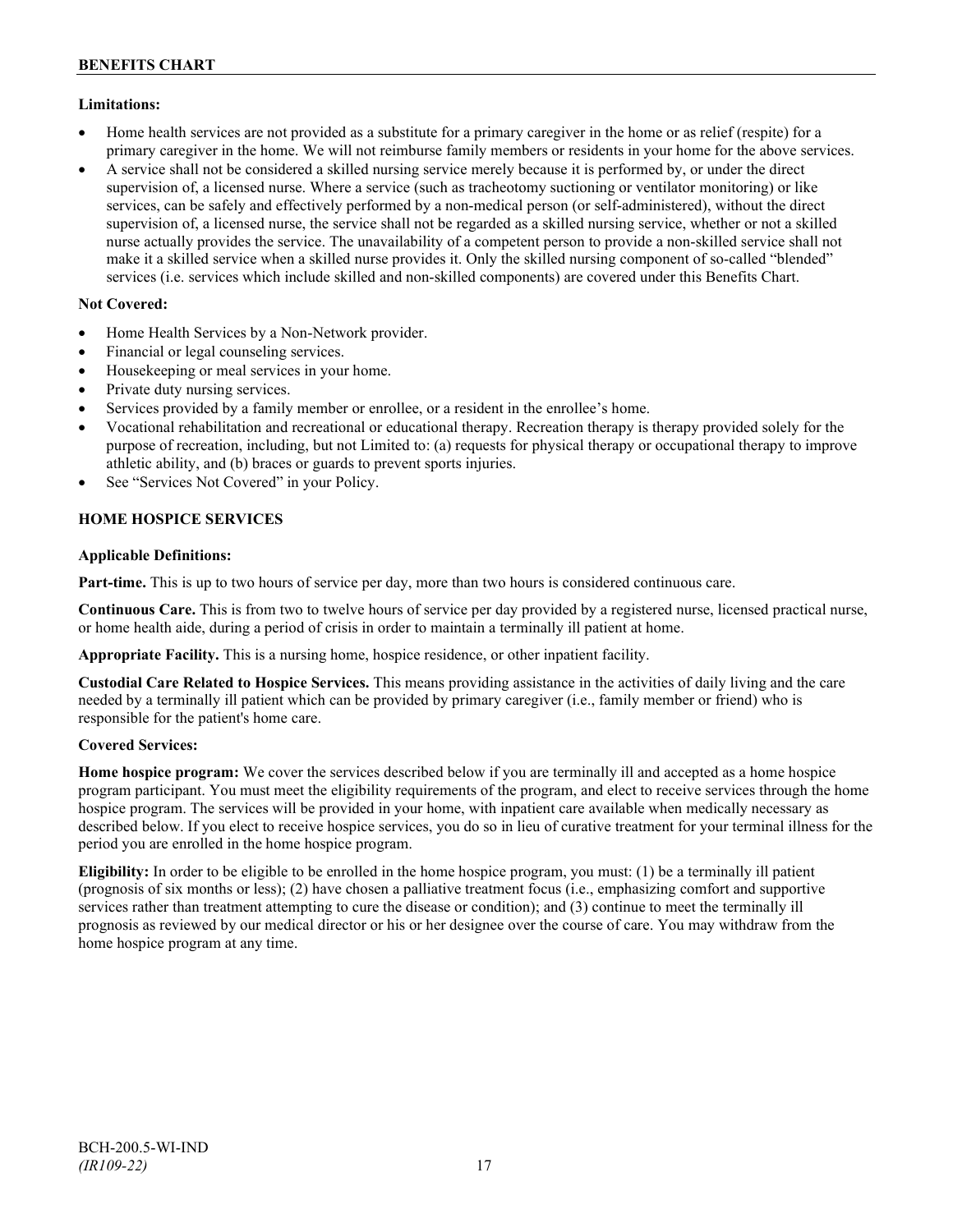## **BENEFITS CHART**

**Eligible services:** Hospice services include the following services provided in accordance with an approved hospice treatment plan:

- Home Health Services:
	- o Part-time care provided in your home by an interdisciplinary hospice team (which may include a physician, nurse, social worker, and spiritual counselor) and medically necessary home health services are covered.
	- o One or more periods of continuous care in your home or in a setting which provides day care for pain or symptom management, when medically necessary, will be covered.
- Inpatient Services: We cover medically necessary inpatient services.
- Other Services:
	- Respite care is covered for care in your home or in an appropriate facility, to give your primary caregivers (i.e., family members or friends) rest and/or relief when necessary in order to maintain a terminally ill patient at home*.*
	- o Medically necessary medications for pain and symptom management.
	- o Semi-electric hospital beds and other durable medical equipment are covered.
	- Emergency and non-emergency care is covered.

| Network Benefits             | <b>Non-Network Benefits</b> |
|------------------------------|-----------------------------|
| 80% of the charges incurred. | No coverage.                |

Respite care is Limited to 5 days per episode, and respite care and continuous care combined are Limited to 30 days.

#### **Not Covered:**

- Home Hospice Services by a Non-Network provider.
- Financial or legal counseling services.
- Housekeeping or meal services in your home.
- Custodial or maintenance care related to hospice services, whether provided in the home or in a nursing home.
- Any service not specifically described as covered services under this home hospice services benefits.
- Any services provided by members of your family or residents in your home.
- See "Services Not Covered" in your Policy.

### **HOSPITAL AND SKILLED NURSING FACILITY SERVICES**

#### **Covered Services:**

We cover services as described below.

#### **Medical or surgical hospital services**

**Inpatient hospital services:** We cover the following medical or surgical services, for the treatment of acute illness or injury, which require the level of care only provided in an acute care facility. These services must be authorized by a physician.

Inpatient hospital services include: room and board; the use of operating or maternity delivery rooms; intensive care facilities; newborn nursery facilities; general nursing care, anesthesia, laboratory and diagnostic imaging services, radiation therapy, physical therapy, prescription drugs or other medications administered during treatment, blood and blood products (unless replaced), and blood derivatives, and other diagnostic or treatment related hospital services; physician and other professional medical and surgical services provided while in the hospital, including gender confirmation surgery that meets medical coverage criteria.

We cover, following a vaginal delivery, a minimum of 48 hours of inpatient care for the mother and newborn child. We cover, following a caesarean section delivery, a minimum of 96 hours of inpatient care for the mother and newborn child.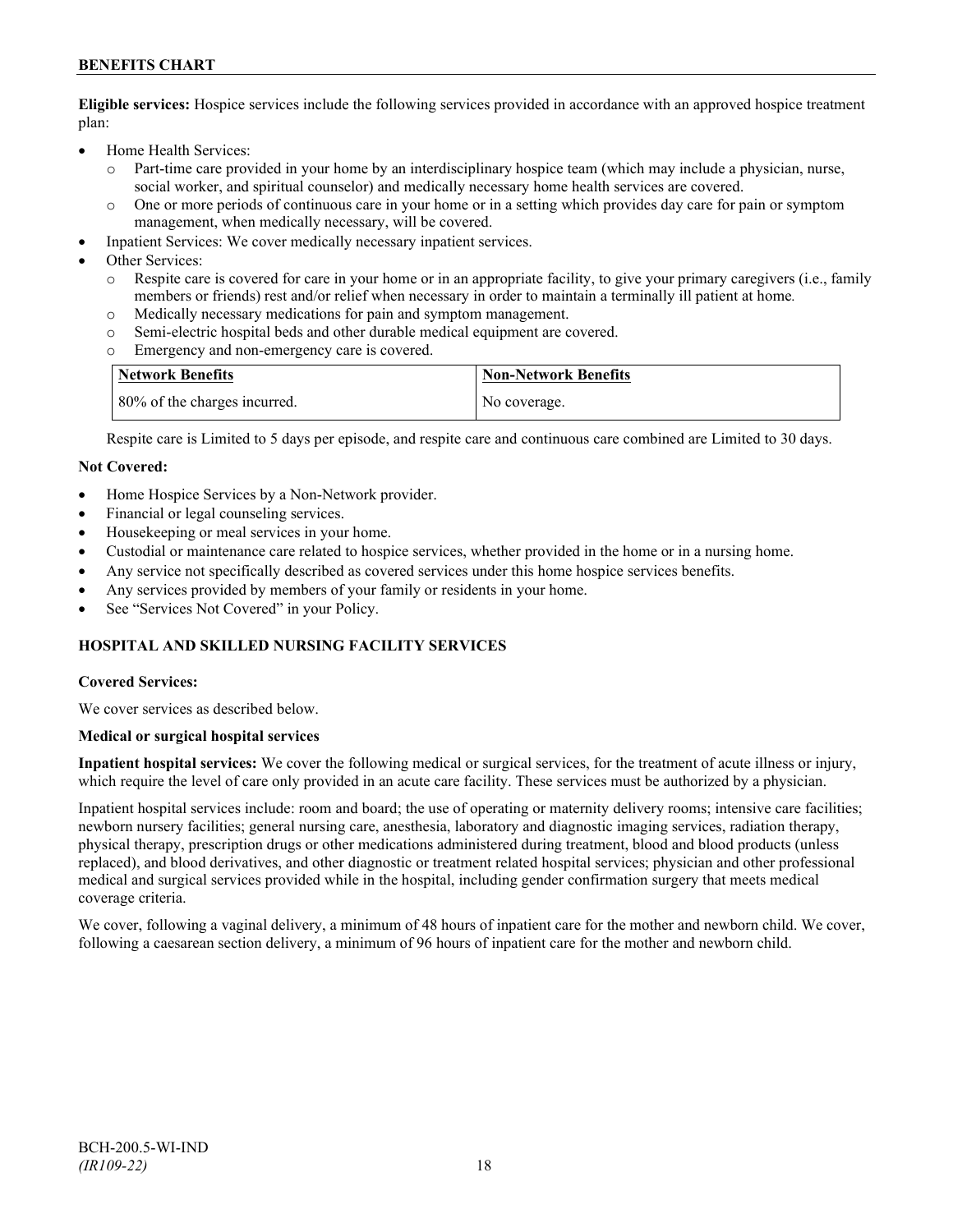Health insurance issuers generally may not, under Federal law, restrict benefits for any hospital length of stay in connection with childbirth for the mother of newborn child to less than 48 hours following a vaginal delivery, or less than 96 hours following a caesarean section. However, Federal law generally does not prohibit the mother's or newborn's attending provider, after consulting with the mother, from discharging the mother or her newborn earlier than 48 hours (or 96 hours as applicable). In any case plans and issuers may not, under Federal law, require that a provider obtain authorization from the plan or the insurance issuer for prescribing a length of stay not in excess of 48 hours (or 96 hours).

| Network Benefits             | <b>Non-Network Benefits</b>  |
|------------------------------|------------------------------|
| 80% of the charges incurred. | 50% of the charges incurred. |

Each Insured's admission or confinement, including that of a newborn child, is separate and distinct from the admission or confinement of any other Insured.

**Outpatient hospital, ambulatory care or surgical facility services:** We cover the following medical and surgical services, for diagnosis or treatment of illness or injury on an outpatient basis. These services must be authorized by a physician.

Outpatient services include: use of operating rooms, maternity delivery rooms or other outpatient departments, rooms or facilities; and the following outpatient services: general nursing care, anesthesia, laboratory and diagnostic imaging services, radiation therapy, physical therapy, drugs administered during treatment, blood and blood products (unless replaced), and blood derivatives, and other diagnostic or treatment related outpatient services; physician and other professional medical and surgical services provided while an outpatient, including colonoscopies, and gender confirmation surgery that meets medical coverage criteria.

To see the benefit level for diagnostic imaging services, laboratory services and physical therapy, see benefits under Diagnostic Imaging Services, Laboratory Services and Physical Therapy in this Benefits Chart.

| <b>Network Benefits</b>      | <b>Non-Network Benefits</b>  |
|------------------------------|------------------------------|
| 80% of the charges incurred. | 50% of the charges incurred. |

**Skilled nursing facility care:** We cover room and board, daily skilled nursing and related ancillary services for post-acute treatment and rehabilitative care of illness or injury that meets medical coverage criteria.

| <b>Network Benefits</b>                      | <b>Non-Network Benefits</b>                  |
|----------------------------------------------|----------------------------------------------|
| 80% of the charges incurred.                 | 50% of the charges incurred.                 |
| Limited to a 30 day maximum per confinement. | Limited to a 30 day maximum per confinement. |

Each day of services provided under the Network Benefits and Non-Network Benefits, combined, applies toward the maximum shown above.

## **Not Covered:**

- Services for items for personal convenience, such as television rental, are not covered.
- See "Services Not Covered" in your Policy.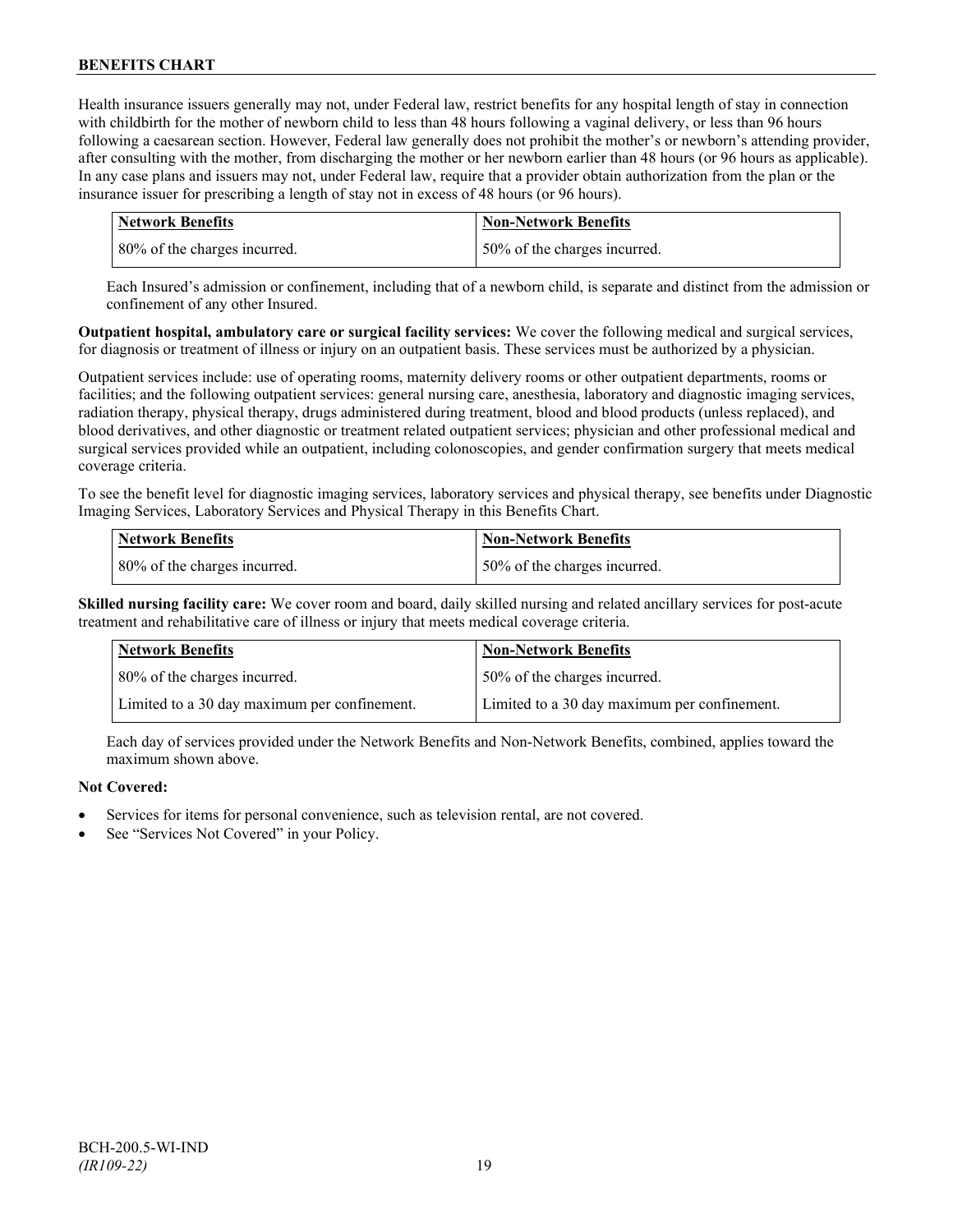### **INFERTILITY DIAGNOSIS**

### **Covered Services:**

We cover the diagnosis of infertility. These services include diagnostic procedures and tests provided in connection with an infertility evaluation, office visits and consultations to diagnose infertility.

| Network Benefits             | <b>Non-Network Benefits</b>  |
|------------------------------|------------------------------|
| 80% of the charges incurred. | 50% of the charges incurred. |

Coverage is Limited to office visits and consultations to diagnose infertility. Treatment is not covered.

### **Not Covered:**

- Infertility/fertility treatment, including, but not limited to, office visits, laboratory services, diagnostic imaging services, and fertility drugs, reversal of sterilization, and sperm, ova or embryo acquisition, retrieval or storage; however, we do cover office visits and consultations to diagnose infertility.
- Services related to the establishment of surrogate pregnancy and fees for a surrogate. However, pregnancy and maternity services are covered for an Insured under this Benefits Chart, including a surrogate pregnancy.
- See "Services Not Covered" in your Policy.

## **LABORATORY SERVICES**

#### **Covered Services:**

We cover laboratory tests when ordered by a provider and provided in a clinic or outpatient hospital facility. This includes blood tests to detect lead exposure in children between the ages of 6 months and 72 months.

To see the benefit level for inpatient hospital or skilled nursing facility services, see benefits under Inpatient Hospital and Skilled Nursing Facility Services in this Benefits Chart.

**Prostate-specific antigen (PSA) testing.** We cover prostate cancer screening for men 40 years of age or over who are symptomatic or in a high-risk category and for all men 50 years of age or older.

| <b>Network Benefits</b>      | <b>Non-Network Benefits</b>  |
|------------------------------|------------------------------|
| 80% of the charges incurred. | 50% of the charges incurred. |

#### **All other laboratory services**

#### **Services for illness or injury**

| <b>Network Benefits</b>      | <b>Non-Network Benefits</b>  |
|------------------------------|------------------------------|
| 80% of the charges incurred. | 50% of the charges incurred. |

#### **Preventive services**

Laboratory services associated with preventive services are covered at the benefit level shown in the "Preventive Services" section of this Benefits Chart.

#### **Not Covered:**

See "Services Not Covered" in your Policy.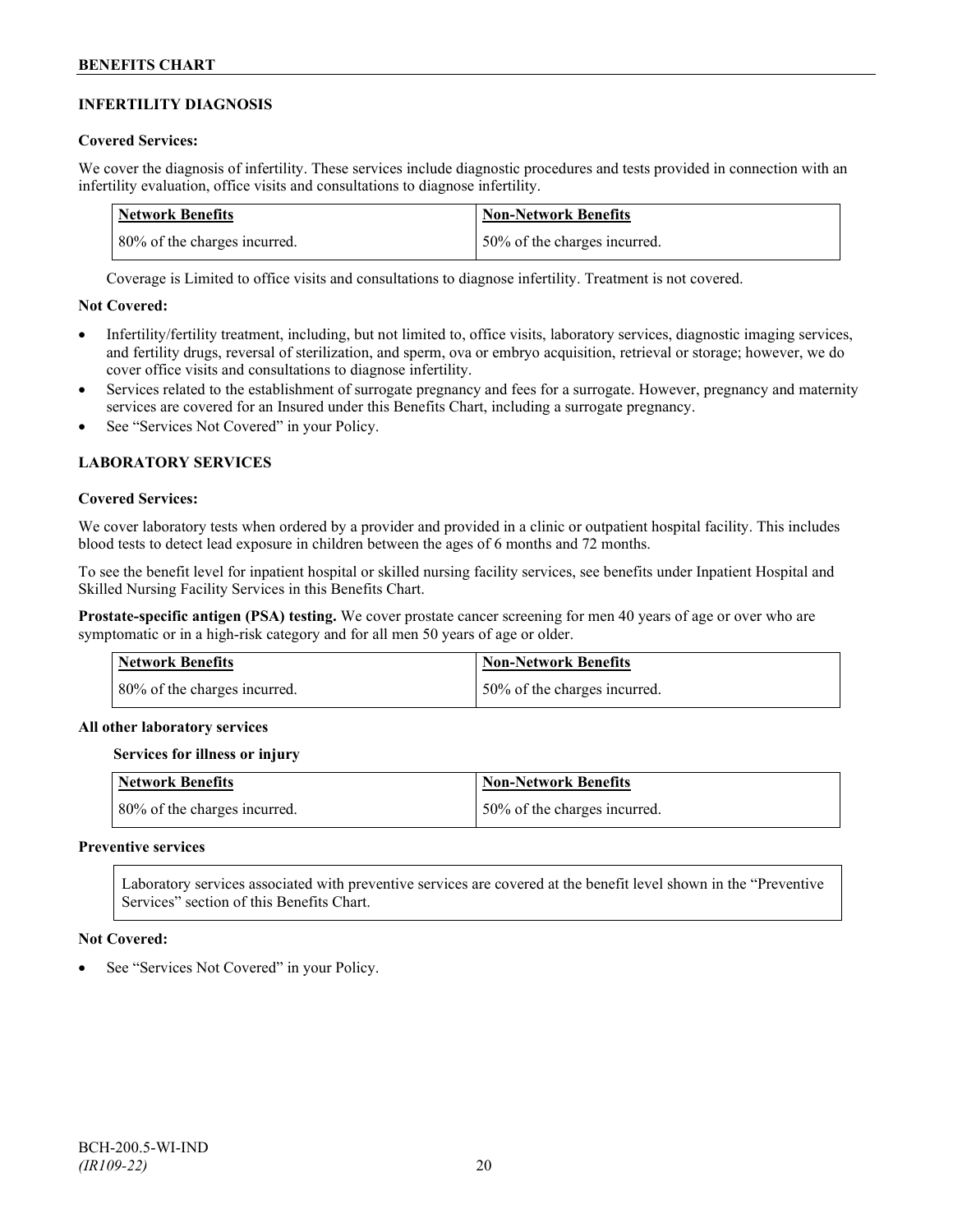## **MASTECTOMY RECONSTRUCTION BENEFIT**

### **Covered Services:**

We cover reconstruction of the breast on which the mastectomy has been performed; surgery and reconstruction of the other breast to produce symmetrical appearance, and prostheses and physical complications of all stages of mastectomy, including lymphedemas.

| <b>Network Benefits</b>                               | <b>Non-Network Benefits</b>                           |
|-------------------------------------------------------|-------------------------------------------------------|
| Coverage level is same as corresponding Network       | Coverage level is same as corresponding Non-Network   |
| Benefits, depending on type of service provided, such | Benefits, depending on type of service provided, such |
| as Office Visits for Illness or Injury, Inpatient or  | as Office Visits for Illness or Injury, Inpatient or  |
| Outpatient Hospital Services.                         | Outpatient Hospital Services.                         |

### **Not Covered:**

See "Services Not Covered" in your Policy.

## **MEDICATION THERAPY DISEASE MANAGEMENT PROGRAM**

### **Covered Services:**

If you meet our criteria for coverage, you may qualify for our Medication Therapy Disease Management Program.

The program covers consultations with a designated Network pharmacist.

Covered services are based on established medical policies, which are subject to periodic review and modification by the medical directors. These medical policies (medical coverage criteria) are available by calling Member Services, or logging on to your "*my*HealthPartners" account at [healthpartners.com.](http://www.healthpartners.com/)

| <b>Network Benefits</b>                                     | <b>Non-Network Benefits</b> |
|-------------------------------------------------------------|-----------------------------|
| 100% of the charges incurred.<br>Deductible does not apply. | No coverage.                |

### **Not Covered:**

See "Services Not Covered" in your Policy.

## **OFFICE VISITS FOR ILLNESS OR INJURY**

### **Covered Services:**

We cover the following when medically necessary: professional medical and surgical services and related supplies, including biofeedback, of physicians and other health care providers; blood and blood products (unless replaced) and blood derivatives.

We cover diagnosis and treatment of illness or injury to the eyes. Where contact or eye glass lenses are prescribed as medically necessary for the post-operative treatment of cataracts or for the treatment of aphakia, acute or chronic corneal pathology or keratoconus, we cover the initial evaluation, lenses and fitting. Insureds must pay for lens replacement beyond the initial pair.

Services received via video, e-visit or telephone are covered under the "Telehealth/Telemedicine Services" section.

### **Office visits**

| <b>Network Benefits</b>      | <b>Non-Network Benefits</b>  |
|------------------------------|------------------------------|
| 80% of the charges incurred. | 50% of the charges incurred. |

## **Convenience clinics**

| <b>Network Benefits</b>      | <b>Non-Network Benefits</b>  |
|------------------------------|------------------------------|
| 80% of the charges incurred. | 50% of the charges incurred. |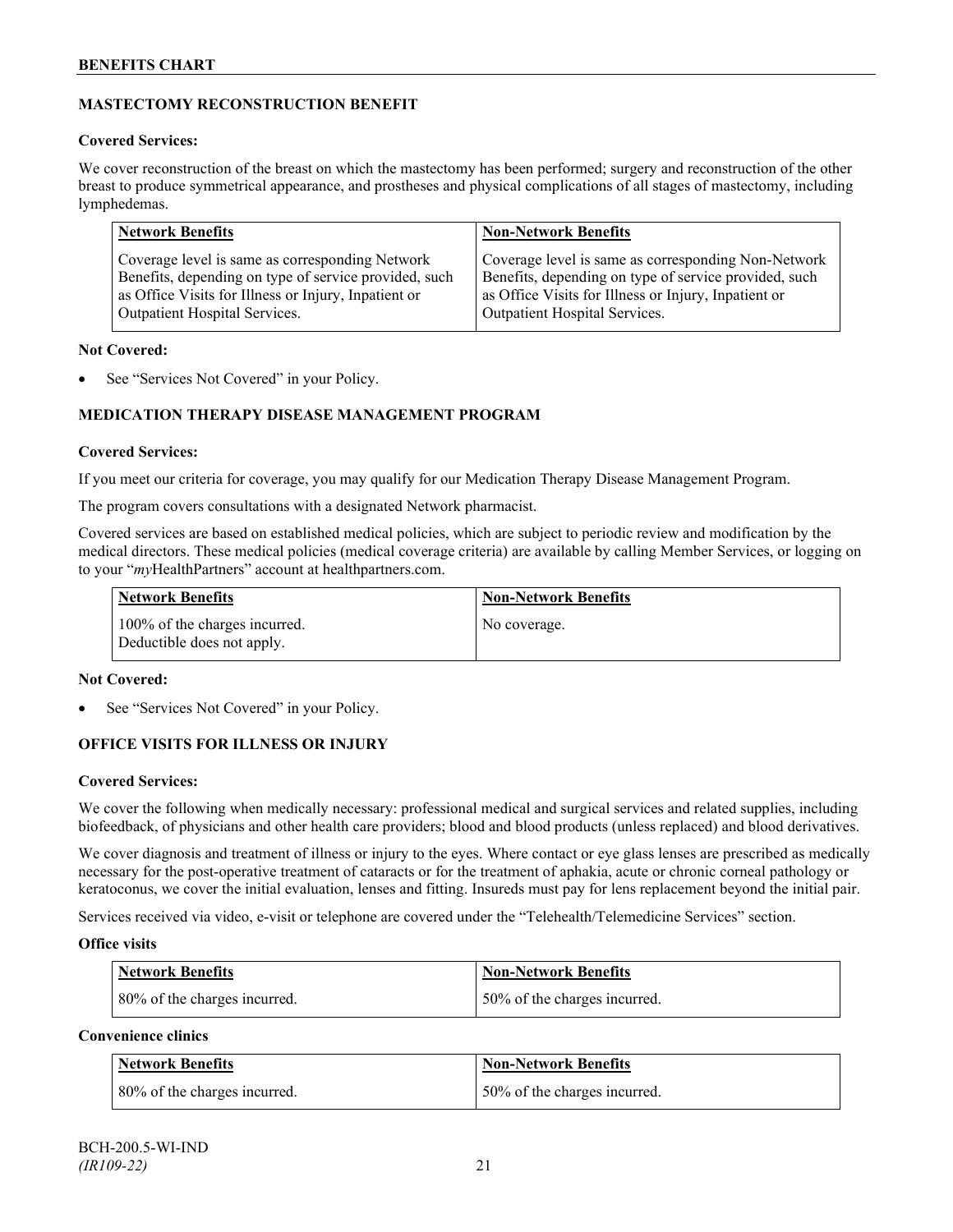## **First four visits**

If any of the first four visits are urgent care visits or office visits, they are covered at 100%, subject to a copayment of \$30 per visit, not subject to the deductible.

If any of the first four visits are convenience clinic visits, telephone visits or E-visits (other than Virtuwell), they are covered at 100%, subject to a copayment of \$15 per visit, not subject to the deductible.

Then services will be covered at the deductible and coinsurance and/or copayment indicated for urgent care visits, office visits, convenience clinic visits, telephone visits or E-visits (other than Virtuwell).

Physician services are included; however, charges for office procedures, laboratory, radiology and other ancillary services are not included and will be subject to the deductible and coinsurance and/or copayment.

#### **Injections administered in a physician's office, other than immunizations**

#### **Allergy injections**

| Network Benefits             | Non-Network Benefits         |
|------------------------------|------------------------------|
| 80% of the charges incurred. | 50% of the charges incurred. |

#### **All other injections**

| <b>Network Benefits</b>      | <b>Non-Network Benefits</b>  |
|------------------------------|------------------------------|
| 80% of the charges incurred. | 50% of the charges incurred. |

#### **Not Covered:**

- Court ordered treatment, except as described in this Benefits Chart. Any resulting court ordered treatment for mental health services will be subject to the Policy's requirement for medical necessity.
- See "Services Not Covered" in your Policy.

## **PEDIATRIC EYEWEAR**

#### **Covered Services:**

We cover pediatric eyewear for children.

Routine eye exams are covered under the "Preventive Services" section.

| <b>Network Benefits</b>      | <b>Non-Network Benefits</b> |
|------------------------------|-----------------------------|
| 80% of the charges incurred. | No coverage.                |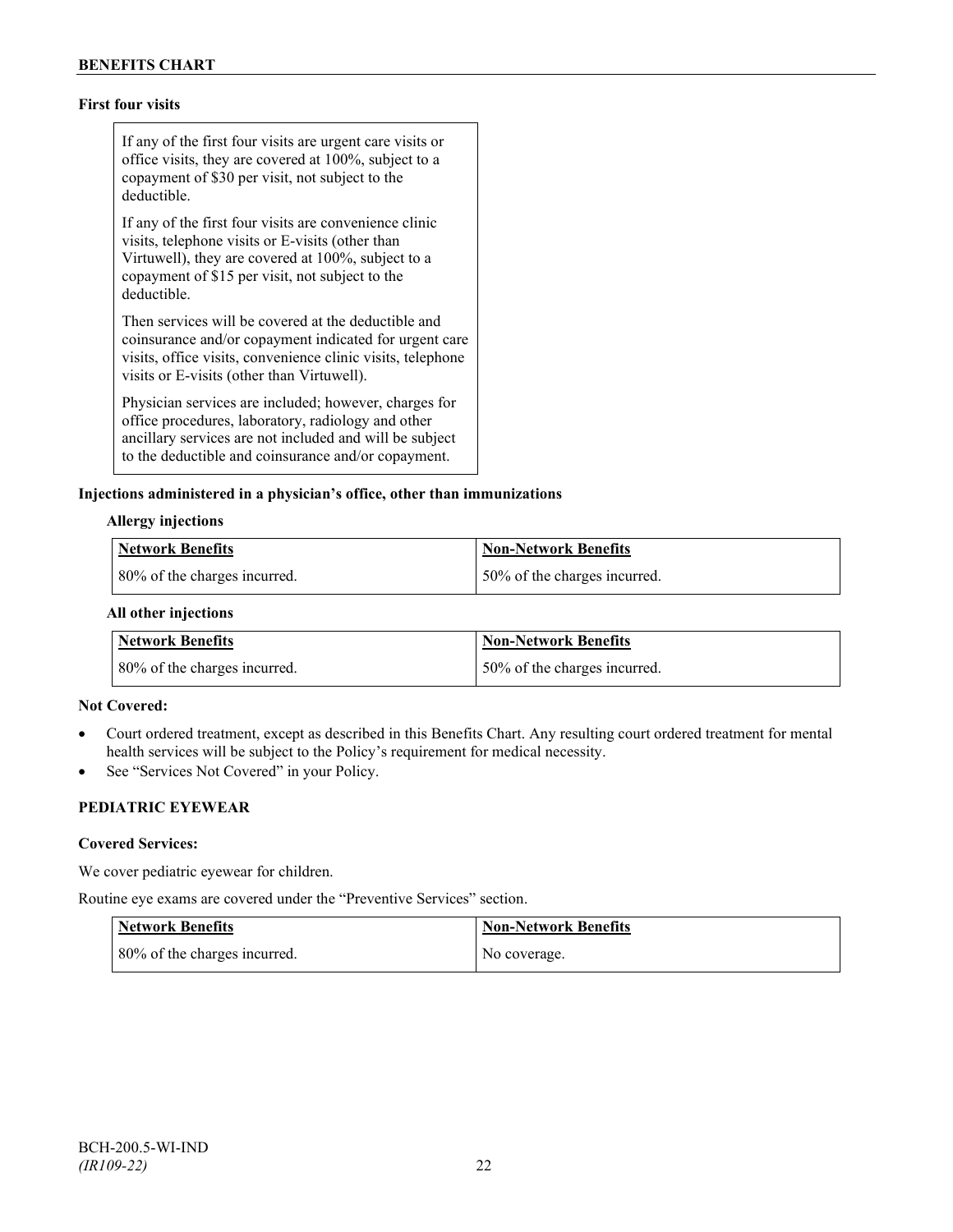## **Limitations:**

- Coverage under this provision will continue until the end of the month in which the child turns 19.
- Limited to one of the following per calendar year:
	- o one pair of eyeglasses including one set of prescription lenses, frames from the designated eyewear collection, and anti scratch coating; or
	- o one pair of non-disposable contact lenses; or
	- o a one year supply of disposable contact lenses.
- Contact lens fittings are limited to two per calendar year.

## **Not Covered:**

- Frames that are not included in the designated eyewear collection are not covered. However, one pair of lenses will be covered if a member chooses frames outside the designated eyewear collection.
- More than one pair of lenses or frames or non-disposable contacts per calendar year, regardless of the reason. This includes replacement of eyeglasses or contact lenses due to loss, breakage, theft, or change in prescription.
- Safety glasses or goggles for sports or vocational reasons.
- Upgrades including, but not limited to, UV protection and no-line multifocal lenses.
- See "Services Not Covered" in your Policy.

## **PHYSICAL THERAPY, OCCUPATIONAL THERAPY, SPEECH THERAPY AND OTHER SPECIFIED THERAPIES**

## **Covered Services:**

We cover the following physical therapy, occupational therapy and speech therapy services:

- Medically necessary rehabilitative care to correct the effects of illness or injury.
- Habilitative services rendered for congenital, developmental or medical conditions which have significantly Limited the successful initiation of normal speech and normal motor development.

Massage therapy which is performed in conjunction with other treatment/modalities by a physical or occupational therapist, is part of a prescribed treatment plan and is not billed separately is covered.

We cover services provided in a clinic. We also cover physical therapy provided in an outpatient hospital facility. To see the benefit level for inpatient hospital or skilled nursing facility services, see benefits under "Inpatient Hospital and Skilled Nursing Facility Services".

### **Rehabilitative care**

| <b>Network Benefits</b>                                                                       | <b>Non-Network Benefits</b>                                                                   |
|-----------------------------------------------------------------------------------------------|-----------------------------------------------------------------------------------------------|
| 80% of the charges incurred.                                                                  | 50% of the charges incurred.                                                                  |
| Physical, Occupational and Speech Therapy are<br>Limited to 20 visits each per calendar year. | Physical, Occupational and Speech Therapy are<br>Limited to 20 visits each per calendar year. |

In addition to the services provided above, we cover a minimum of:

- 20 visits per calendar year for pulmonary rehabilitation therapy,
- 36 visits per calendar year for cardiac rehabilitation therapy,
- 30 visits per calendar year for post-cochlear implant aural therapy,
- 20 visits per calendar year for cognitive rehabilitation therapy.

The maximum number of visits are combined for Network Benefits and Non-Network Benefits.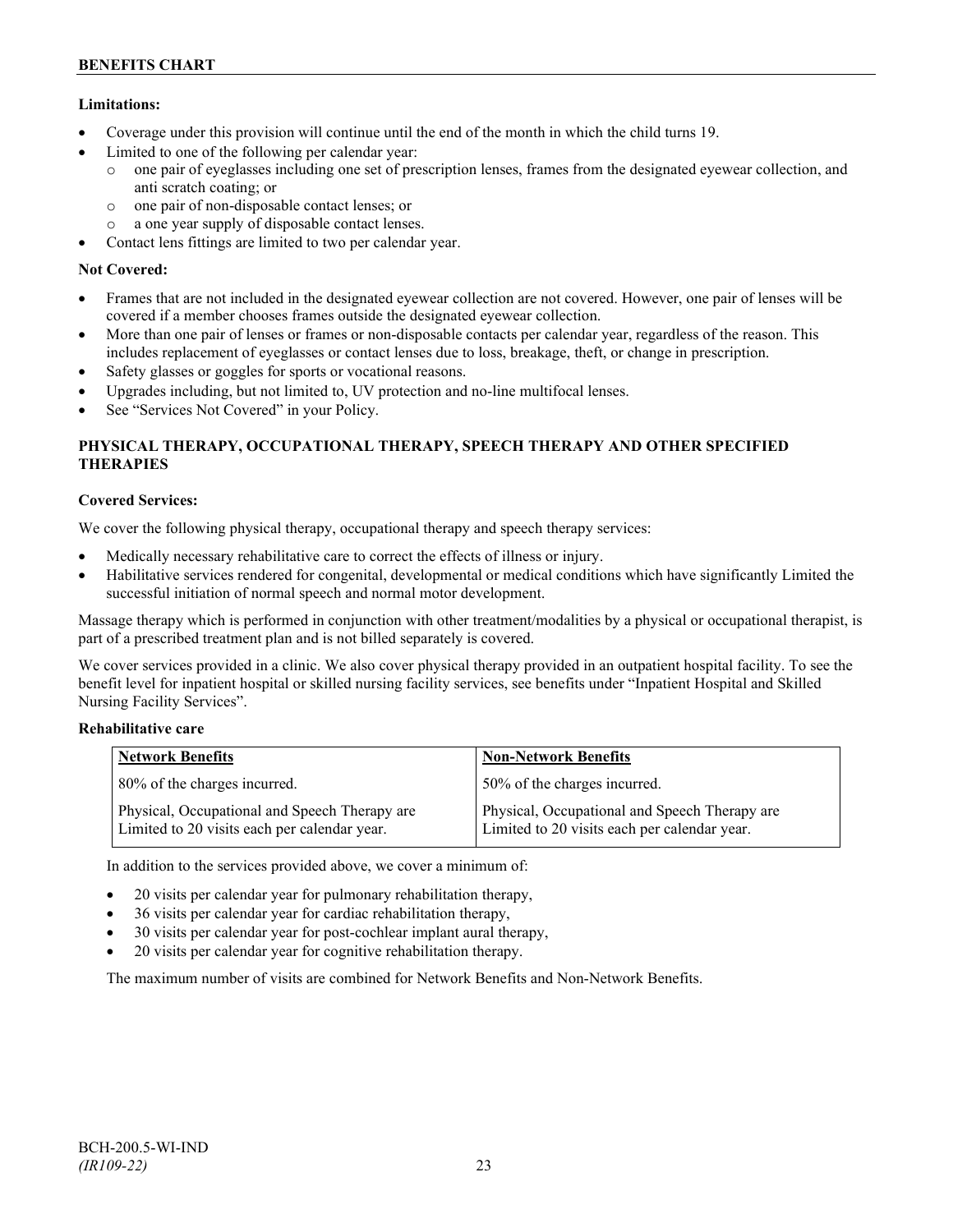## **BENEFITS CHART**

## **Habilitative care**

| <b>Network Benefits</b>                                                                       | <b>Non-Network Benefits</b>                                                                   |
|-----------------------------------------------------------------------------------------------|-----------------------------------------------------------------------------------------------|
| 80% of the charges incurred.                                                                  | 50% of the charges incurred.                                                                  |
| Physical, Occupational and Speech Therapy are<br>Limited to 20 visits each per calendar year. | Physical, Occupational and Speech Therapy are<br>Limited to 20 visits each per calendar year. |

The maximum number of visits is combined for Network Benefits and Non-Network Benefits.

#### **Not Covered:**

- Massage therapy for the purpose of comfort or convenience of the Insured.
- See "Services Not Covered" in your Policy.

## **PRESCRIPTION DRUG SERVICES**

#### **Covered Services:**

We cover prescription drugs and medications that can be self-administered or are administered in a physician's office.

#### **For Network Benefits, drugs and medications must be obtained at a network pharmacy.**

#### **If a copayment is required, you must pay one copayment for each 30-day supply, or portion thereof.**

#### **Outpatient drugs (except as specified below)**

| <b>Network Benefits</b>                                                                                                                                                                                                                                                                                                                                                      | <b>Non-Network Benefits</b>  |
|------------------------------------------------------------------------------------------------------------------------------------------------------------------------------------------------------------------------------------------------------------------------------------------------------------------------------------------------------------------------------|------------------------------|
| 100% of the charges incurred, subject to a<br>copayment of \$5 for generic low cost formulary drugs,<br>and 100% of the charges incurred, subject to a<br>copayment of \$25 for generic high cost formulary<br>drugs.<br>Deductible does not apply.                                                                                                                          | 50% of the charges incurred. |
| Brand name formulary drugs are covered at 80% of the<br>charges incurred.                                                                                                                                                                                                                                                                                                    |                              |
| Non-formulary drugs are covered at 50% of the charges<br>incurred.                                                                                                                                                                                                                                                                                                           |                              |
| In no event will your cost for a formulary insulin drug<br>exceed \$25. Deductible does not apply to formulary<br>insulin drugs.                                                                                                                                                                                                                                             |                              |
| Oral chemotherapy drugs are included on the<br>Specialty Drug List. However, you pay the applicable<br>outpatient drug benefit. As required by Wisconsin law,<br>you will not pay higher cost sharing (deductible,<br>copayment or coinsurance) for orally administered<br>chemotherapy drugs than you pay for injected or<br>intravenously administered chemotherapy drugs. |                              |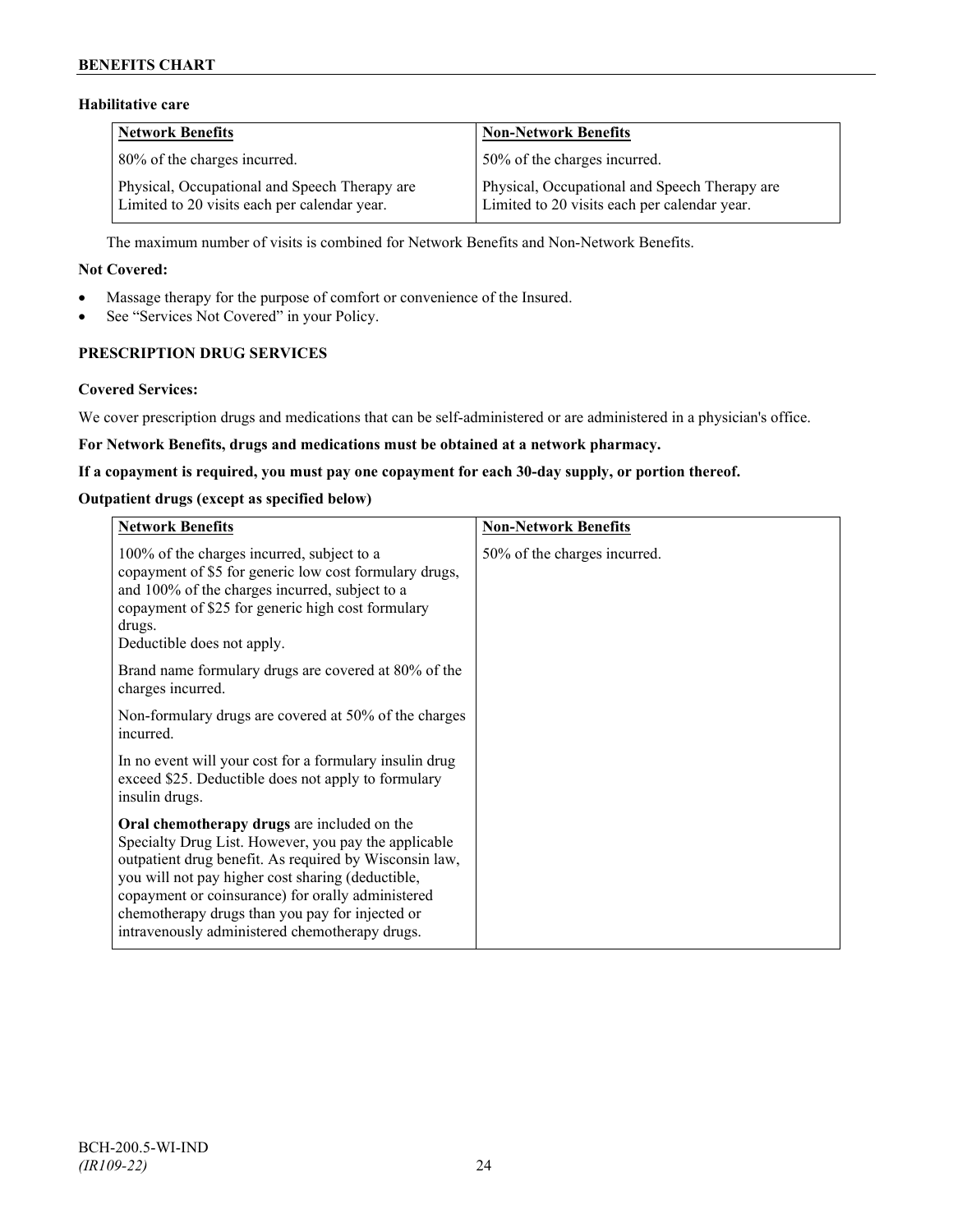### **Mail order drugs**

| <b>Network Benefits</b>                                                                                                                                                                                                                                                                                                 | <b>Non-Network Benefits</b>                                                                                |
|-------------------------------------------------------------------------------------------------------------------------------------------------------------------------------------------------------------------------------------------------------------------------------------------------------------------------|------------------------------------------------------------------------------------------------------------|
| For your convenience, you may also get up to a 90-day<br>supply of outpatient prescription drugs that can be self-<br>administered through the designated mail order service.<br>Outpatient drugs ordered through this service are<br>covered at the benefit percent and copayments shown in<br>Outpatient Drugs above. | Mail order drugs are only available through the<br>designated mail order service.<br>See Network Benefits. |
| Specialty Drugs are not available through the mail order<br>service.                                                                                                                                                                                                                                                    |                                                                                                            |

### **Specialty drugs that are self-administered**

| <b>Network Benefits</b>                                                                                                                                                                                                                                                                                                                                                      | <b>Non-Network Benefits</b> |
|------------------------------------------------------------------------------------------------------------------------------------------------------------------------------------------------------------------------------------------------------------------------------------------------------------------------------------------------------------------------------|-----------------------------|
| 50% of the charges incurred.                                                                                                                                                                                                                                                                                                                                                 | No coverage.                |
| Oral chemotherapy drugs are included on the<br>Specialty Drug List. However, you pay the applicable<br>outpatient drug benefit. As required by Wisconsin law,<br>you will not pay higher cost sharing (deductible,<br>copayment or coinsurance) for orally administered<br>chemotherapy drugs than you pay for injected or<br>intravenously administered chemotherapy drugs. |                             |

Specialty Drugs are Limited to drugs on the Specialty Drug List and must be obtained from a designated vendor.

### **Tobacco cessation drugs are covered for all FDA approved tobacco cessation drugs**

| <b>Network Benefits</b>                                     | <b>Non-Network Benefits</b>  |
|-------------------------------------------------------------|------------------------------|
| 100% of the charges incurred.<br>Deductible does not apply. | 50% of the charges incurred. |

### **Contraceptive drugs**

| <b>Network Benefits</b>                                                                                                                                         | <b>Non-Network Benefits</b>  |
|-----------------------------------------------------------------------------------------------------------------------------------------------------------------|------------------------------|
| 100% of the charges incurred for formulary drugs.<br>Deductible does not apply.                                                                                 | 50% of the charges incurred. |
| If a physician requests that a Non-Formulary<br>contraceptive drug be dispensed as written, the drug<br>will be covered at 100%, not subject to the deductible. |                              |

**ACA preventive medications.** We cover preventive medications currently recommended by USPSTF with an A or B rating if they are prescribed by your medical provider and they are listed on our Commercial ACA Preventive Drug List. Preventive medications are subject to periodic review and modification. Changes would be effective in accordance with the federal rules and reflected in our current medical coverage criteria for preventive care services.

| <b>Network Benefits</b>                                     | <b>Non-Network Benefits</b>  |
|-------------------------------------------------------------|------------------------------|
| 100% of the charges incurred.<br>Deductible does not apply. | 50% of the charges incurred. |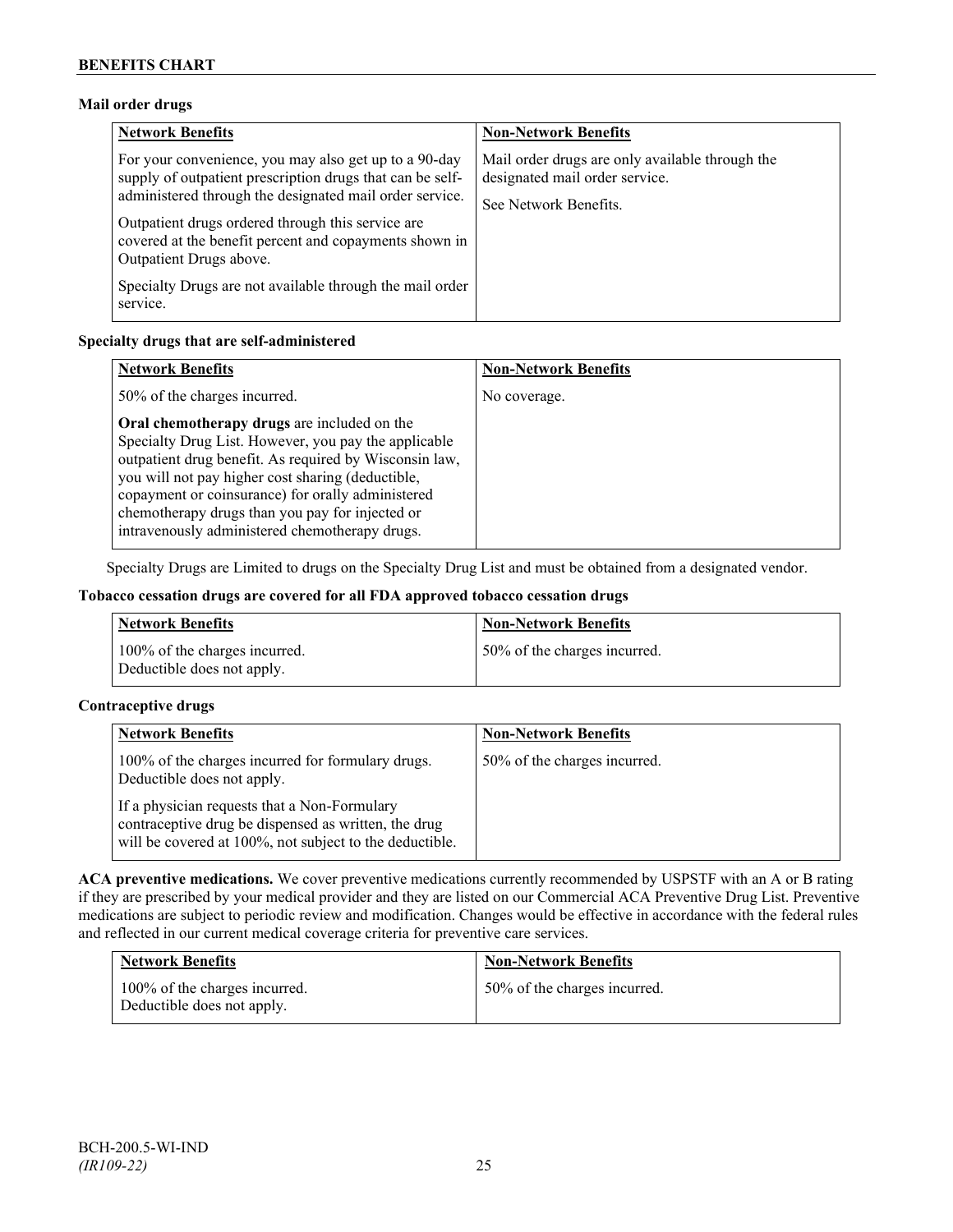## **Limitations:**

- Certain drugs may require prior authorization as indicated on the Formulary. HealthPartners may require prior authorization for the drug and also the site where the drug will be provided. Certain drugs are subject to our utilization review process and quantity limits.
- Certain non-formulary drugs require prior authorization. In addition, certain drugs may be subject to any quantity limits applied as part of our trial program. The trial drug program applies to new prescriptions for certain drugs which have high toxicity, low tolerance, high costs and/or high potential for waste. Trial drugs are indicated on the formulary and/or the Specialty Drug List. Your first fill of a trial drug may be limited to less than a month supply. If the drug is well tolerated and effective, you will receive the remainder of your first month supply.
- If an Insured requests a brand name drug when there is a generic equivalent, the brand name drug will be covered up to the charge that would apply to the generic drug, minus any required copayment. If a physician requests that a brand name drug be dispensed as written, the drug will be paid at the non-formulary benefit.
- We may require Insureds to try over-the-counter (OTC) drug alternatives before approving more costly formulary prescription drugs.
- Unless otherwise specified in the Prescription Drug Services section, you may receive up to a 30-day supply per prescription.
- New prescriptions to treat certain chronic conditions are Limited to a 30-day supply.
- A 90-day supply will be covered and dispensed only at pharmacies that participate in our extended day supply program.
- No more than a 30-day supply of Specialty Drugs will be covered and dispensed at a time unless it's a manufacturer supplied drug that cannot be split that supplies the Insured with more than a 30-day supply.

### **Not Covered:**

- Replacement of prescription drugs, medications, equipment and supplies due to loss, damage or theft.
- Nonprescription (over-the-counter) drugs or medications, including, but not Limited to, vitamins, supplements, homeopathic remedies, and non-FDA approved drugs, unless listed on the Formulary and prescribed by a physician or legally authorized health care provider under applicable state and federal law. This exclusion does not include over-thecounter contraceptives for women as allowed under the Affordable Care Act when the Insured obtains a prescription for the item. In addition, if the Insured obtains a prescription, this exclusion does not include aspirin to prevent cardiovascular disease for men and women of certain ages; folic acid supplements for women who may become pregnant; fluoride chemoprevention supplements for children without fluoride in their water source; and iron supplements for children ages 6-12 months who are at risk for anemia.
- All drugs for the treatment of sexual dysfunction.
- All drugs for the treatment of growth deficiency.
- Fertility drugs.
- Medical cannabis.
- Drugs on the Excluded Drug List. The Excluded Drug List includes select drugs within a therapy class that are not eligible for coverage. This includes drugs that may be excluded for certain indications. The Excluded Drug List is available at [healthpartners.com.](http://www.healthpartners.com/)
- Drugs that are newly approved by the FDA until they are reviewed and approved by HealthPartners Pharmacy and Therapeutics Committee.
- Medical devices approved by the FDA will not be covered under the Prescription Drug Services section unless they are on our formulary. Covered medical devices are generally submitted and reimbursed under your medical benefits.
- See "Services Not Covered" in your Policy.

### **PREVENTIVE SERVICES**

### **Applicable Definitions:**

**Routine Preventive Services** are routine healthcare services that include screenings, check-ups and counseling to prevent illness, disease or other health problems before symptoms occur.

**Diagnostic Services** are services to help a provider understand your symptoms, diagnose illness and decide what treatment may be needed. They may be the same services that are listed as preventive services, but they are being used as diagnostic services. Your provider will determine if these services are preventive or diagnostic. These services are not preventive if received as part of a visit to diagnose, manage or maintain an acute or chronic medical condition, illness or injury. When that occurs, unless otherwise indicated below, standard deductibles, copayments or coinsurance apply.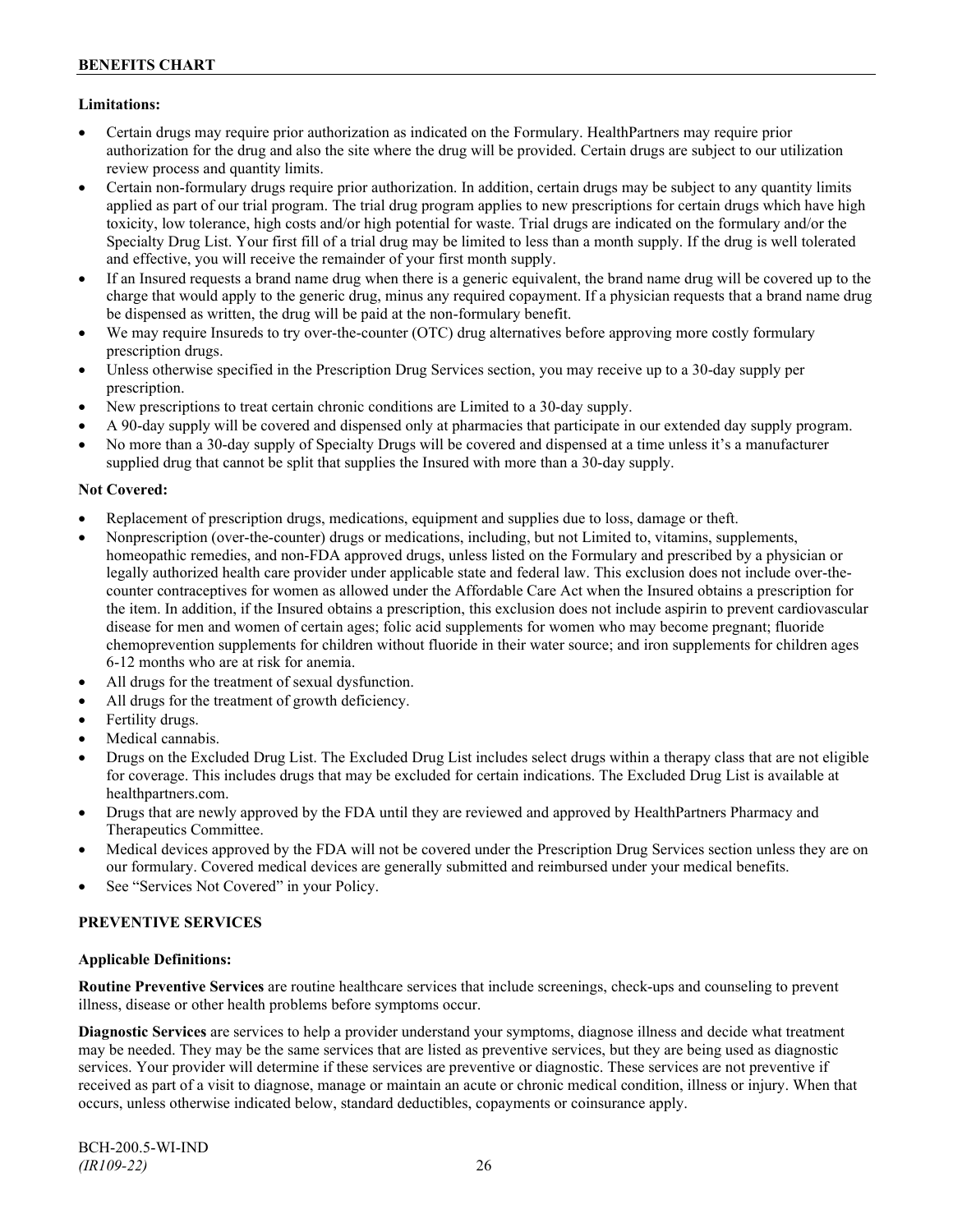### **Covered Services:**

We cover preventive services that meet any of the requirements under the Affordable Care Act (ACA) shown in the bulleted items below. These preventive services are covered at 100% under the Network Benefits with no deductible, copayments or coinsurance. (If a preventive service is not required by the ACA and it is covered at a lower benefit level, it will be specified below.) Preventive benefits mandated under the ACA are subject to periodic review and modification. Changes would be effective in accordance with the federal rules. Preventive services mandated by the ACA include:

- Evidence-based items or services that have in effect a rating of A or B in the current recommendations of the United States Preventive Services Task Force with respect to the individual;
- Immunizations for routine use in children, adolescents, and adults that have in effect a recommendation from the Advisory Committee on Immunization Practices of the Centers for Disease Control and Prevention with respect to the individual;
- With respect to infants, children, and adolescents, evidence-informed preventive care and screenings provided for in comprehensive guidelines supported by the Health Resources and Services Administration; and
- With respect to women, preventive care and screenings provided for in comprehensive guidelines supported by the Health Resources and Services Administration.

Covered services are based on established medical policies, which are subject to periodic review and modification by the medical directors. These medical policies (medical coverage criteria) are available by calling Member Services, or logging on to your "*my*HealthPartners" account at [healthpartners.com.](http://www.healthpartners.com/)

### **ACA and state mandated preventive services are covered as follows:**

**Routine health exams and periodic health assessments**. A physician or health care provider will counsel you as to how often health assessments are needed based on age, sex and health status. This includes screening and counseling for tobacco cessation and all FDA approved tobacco cessation medications including over-the-counter drugs (as shown in the Prescription Drug Services section).

| <b>Network Benefits</b>                                     | <b>Non-Network Benefits</b>  |
|-------------------------------------------------------------|------------------------------|
| 100% of the charges incurred.<br>Deductible does not apply. | 50% of the charges incurred. |

**Child health supervision services.** This includes pediatric preventive services such as newborn screenings, appropriate immunizations, developmental assessments and laboratory services appropriate to the age of the child from birth to 72 months, and appropriate immunizations to age 18.

| <b>Network Benefits</b>                                     | <b>Non-Network Benefits</b>  |
|-------------------------------------------------------------|------------------------------|
| 100% of the charges incurred.<br>Deductible does not apply. | 50% of the charges incurred. |

#### **Routine prenatal care and exams**

| Network Benefits                                            | <b>Non-Network Benefits</b>  |
|-------------------------------------------------------------|------------------------------|
| 100% of the charges incurred.<br>Deductible does not apply. | 50% of the charges incurred. |

**Routine postnatal care.** This includes health exams, assessments, education and counseling relating to the period immediately after childbirth.

| <b>Network Benefits</b>                                     | <b>Non-Network Benefits</b>  |
|-------------------------------------------------------------|------------------------------|
| 100% of the charges incurred.<br>Deductible does not apply. | 50% of the charges incurred. |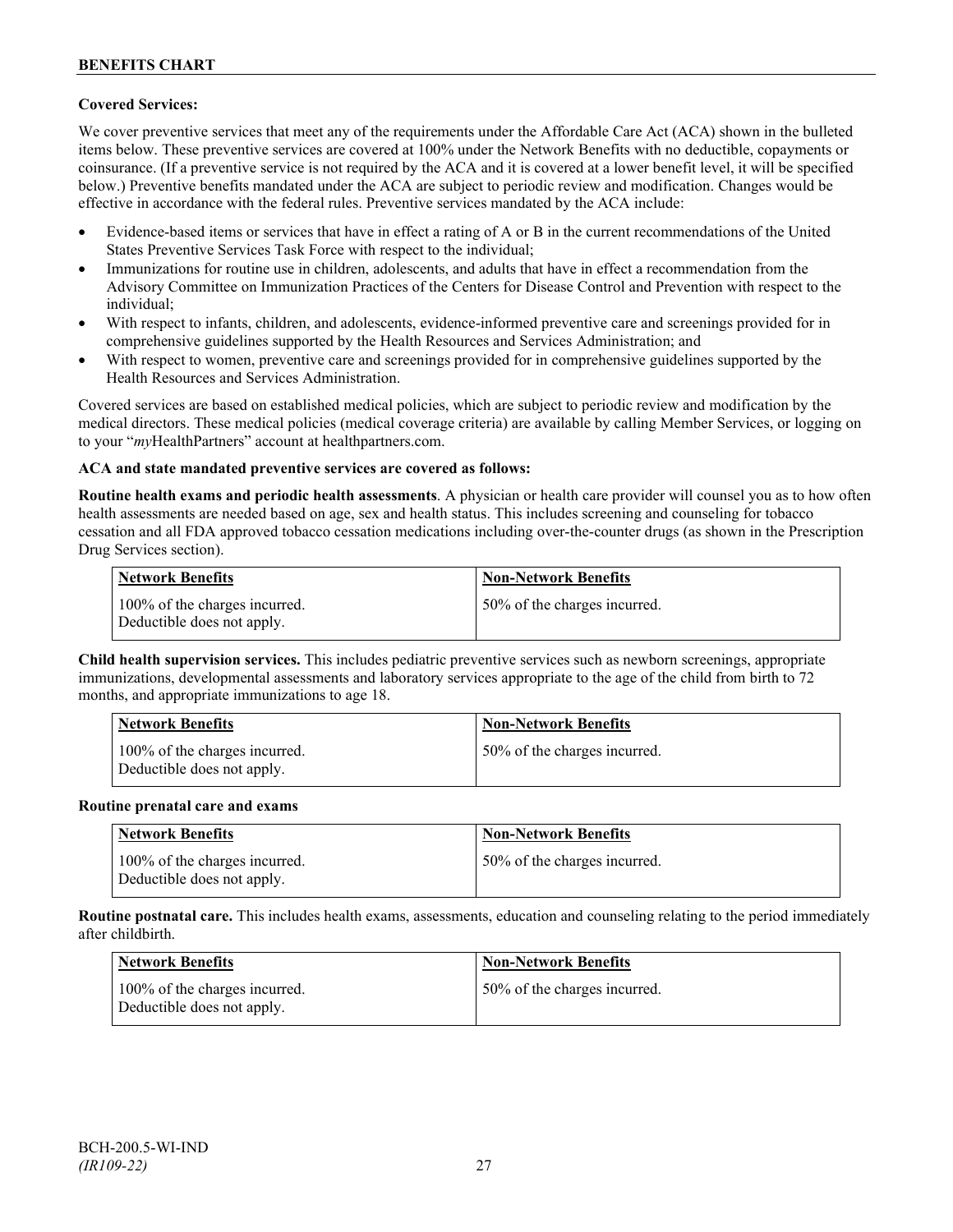**Routine screening procedures for cancer.** This includes colorectal screening, digital rectal examinations and other cancer screenings recommended by the USPSTF with an A or B rating. Women's preventive health services below describe additional routine screening procedures for cancer.

| <b>Network Benefits</b>                                     | <b>Non-Network Benefits</b>  |
|-------------------------------------------------------------|------------------------------|
| 100% of the charges incurred.<br>Deductible does not apply. | 50% of the charges incurred. |

#### **Routine eye and hearing exams for members under the age of 22**

| <b>Network Benefits</b>                                     | <b>Non-Network Benefits</b>  |
|-------------------------------------------------------------|------------------------------|
| 100% of the charges incurred.<br>Deductible does not apply. | 50% of the charges incurred. |

**Professional voluntary family planning services.** This includes services to prevent or delay a pregnancy, including counseling and education. Services must be provided by a licensed provider.

| Network Benefits                                            | <b>Non-Network Benefits</b>  |
|-------------------------------------------------------------|------------------------------|
| 100% of the charges incurred.<br>Deductible does not apply. | 50% of the charges incurred. |

#### **Adult immunizations**

| <b>Network Benefits</b>       | <b>Non-Network Benefits</b>   |
|-------------------------------|-------------------------------|
| 100% of the charges incurred. | 100% of the charges incurred. |
| Deductible does not apply.    | Deductible does not apply.    |

**Women's preventive health services.** This includes mammograms, screenings for cervical cancer (pap smears), breast pumps, human papillomavirus (HPV) testing, counseling for sexually transmitted infections, counseling and screening for human immunodeficiency virus (HIV), and all FDA approved contraceptive methods as prescribed by a doctor, sterilization procedures, education and counseling (see the Prescription Drug Services section for coverage of oral contraceptive drugs). We also provide genetic screening for BRCA if someone in your family has the gene or you have a diagnosis of cancer.

The U.S. Preventive Services Task Force (USPSTF) recommends screening mammography, with or without clinical breast examination (CBE), every 1-2 years for women aged 40 and older. For women age 50 and older, we cover an annual mammogram.

| Network Benefits                                            | <b>Non-Network Benefits</b>  |
|-------------------------------------------------------------|------------------------------|
| 100% of the charges incurred.<br>Deductible does not apply. | 50% of the charges incurred. |

**Obesity screening and management.** We cover obesity screening and counseling for all ages during a routine preventive care exam. If you are age 18 or older and have a body mass index of 30 or more, we also cover intensive obesity management to help you lose weight. Your primary care doctor can coordinate these services.

| <b>Network Benefits</b>                                     | <b>Non-Network Benefits</b>  |
|-------------------------------------------------------------|------------------------------|
| 100% of the charges incurred.<br>Deductible does not apply. | 50% of the charges incurred. |

#### **In addition to any ACA or state mandated preventive services referenced above, we cover the following eligible preventive services:**

#### **Routine hearing exams for adults age 22 and older**

| <b>Network Benefits</b>       | <b>Non-Network Benefits</b>  |
|-------------------------------|------------------------------|
| 180% of the charges incurred. | 50% of the charges incurred. |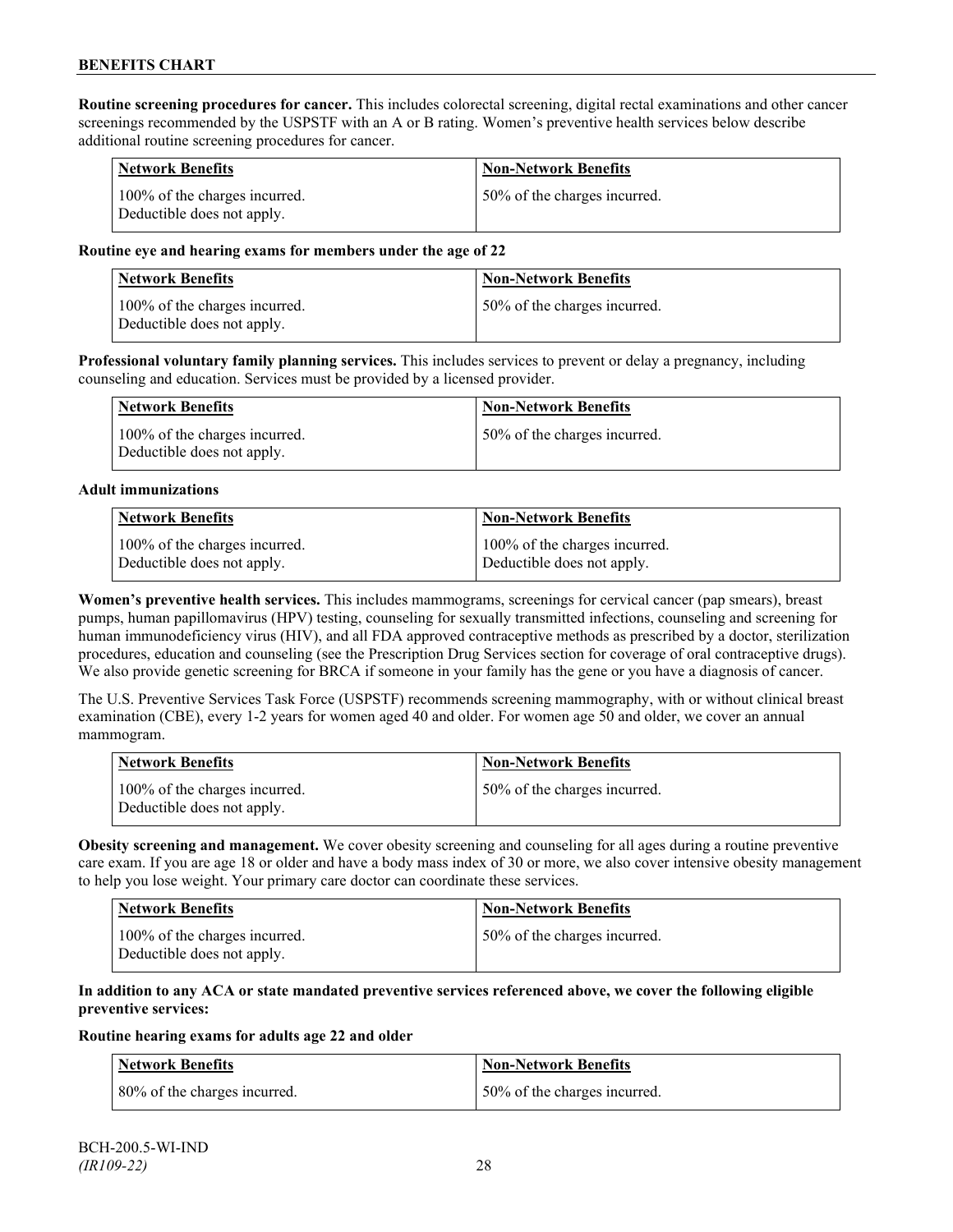#### **Eye exams for adults diagnosed with diabetes**

| <b>Network Benefits</b>                                     | <b>Non-Network Benefits</b>  |
|-------------------------------------------------------------|------------------------------|
| 100% of the charges incurred.<br>Deductible does not apply. | 50% of the charges incurred. |

**Ovarian cancer surveillance tests for women who are at risk.** "At risk for ovarian cancer" means (1) having a family history that includes any of the following: one or more first-degree or second-degree relatives with ovarian cancer, clusters of female relatives with breast cancer or nonpolyposis colorectal cancer; or (2) testing positive for BRCA1 or BRCA2 mutations. "Surveillance tests for ovarian cancer" means annual screening using: CA-125 serum tumor marker testing, transvaginal ultrasound, pelvic examination or other proven ovarian cancer screening tests currently being evaluated by the federal Food and Drug Administration or by the National Cancer Institute.

| <b>Network Benefits</b>                                 | <b>Non-Network Benefits</b>                             |
|---------------------------------------------------------|---------------------------------------------------------|
| Coverage level is same as corresponding Network         | Coverage level is same as corresponding Non-Network     |
| Benefit, depending on type of service provided, such as | Benefit, depending on type of service provided, such as |
| Diagnostic Imaging Services, Laboratory Services        | Diagnostic Imaging Services, Laboratory Services        |
| Office Visits for Illness or Injury, or Preventive      | Office Visits for Illness or Injury, or Preventive      |
| Services.                                               | Services.                                               |

#### **Limitations:**

• Services are not preventive if received as part of a visit to diagnose, manage or maintain an acute or chronic medical condition, illness or injury. When that occurs, unless otherwise indicated above, standard deductibles, copayments or coinsurance apply.

#### **Not Covered:**

- Routine eye exams for adults age 22 and older.
- See "Services Not Covered" in your Policy.

### **TELEHEALTH/TELEMEDICINE SERVICES**

#### **Definitions:**

**Telehealth, Telemedicine, or Virtual Care.** This is a means of communication between a health care professional and a patient. This includes the use of secure electronic information, imaging, and communication technologies, including:

- interactive audio or audio-video
- interactive audio with store-and-forward technology
- chat-based and email-based systems
- physician-to-physician consultation
- patient education
- data transmission
- data interpretation
- digital diagnostics (algorithm-enabled diagnostic support)
- digital therapeutics (the use of personal health devices and sensors, either alone or in combination with conventional drug therapies, for disease prevention and management)

#### Services can be delivered:

Synchronously: the patient and health care professional are engaging with one another at the same time; or Asynchronously: the patient and health care professional engage with each other at different points in time.

**Telephone Visits.** Live, synchronous, interactive encounters over the telephone between a patient and a healthcare provider.

**E-Visit or Chat-Based Visits.** Asynchronous online or mobile app encounters to discuss a patient's personal health information, vital signs, and other physiologic data or diagnostic images. The healthcare provider reviews and delivers a consultation, diagnosis, prescription or treatment plan after reviewing the patient's visit information.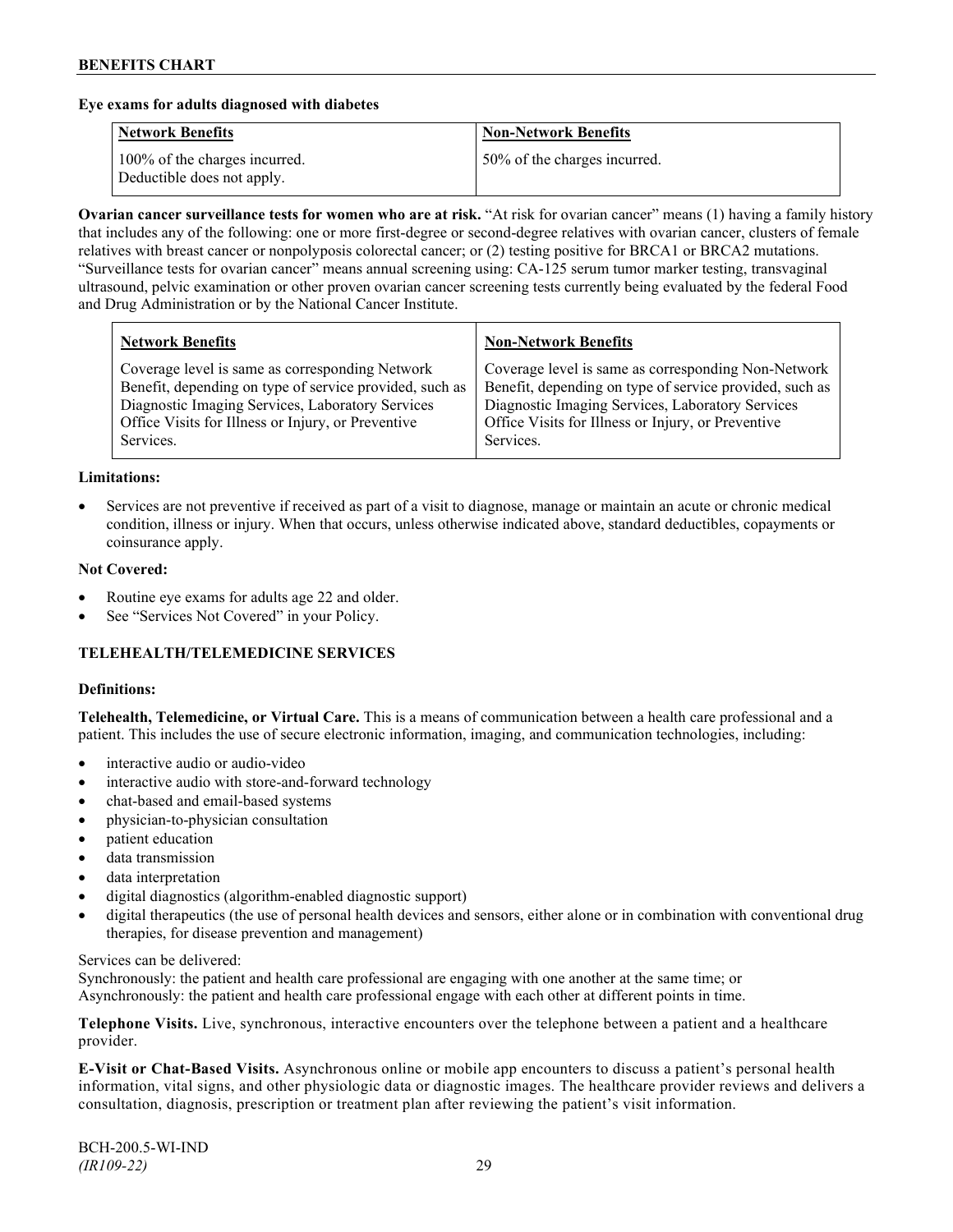## **BENEFITS CHART**

**Virtuwell<sup>®</sup>**. This is an online service for you to receive a diagnosis and treatment for certain conditions, such as a cold, flu, ear pain and sinus infections. You may access the Virtuwell website at [virtuwell.com.](https://www.virtuwell.com/)

**Video Visits.** Live, synchronous, interactive encounters using secure web-based video between a patient and a healthcare provider.

#### **Covered Services:**

The Plan covers the following methods of receiving care for services that would be eligible under the Plan if the service were provided in person.

#### **Scheduled telephone visits**

| Network Benefits             | Non-Network Benefits          |
|------------------------------|-------------------------------|
| 80% of the charges incurred. | 150% of the charges incurred. |

#### **E-visits**

#### **Access to online care through Virtuwell at [virtuwell.com](http://www.virtuwell.com/)**

| Network Benefits                                            | <b>Non-Network Benefits</b> |
|-------------------------------------------------------------|-----------------------------|
| 100% of the charges incurred.<br>Deductible does not apply. | No coverage.                |

#### **All other E-visits**

| Network Benefits             | <b>Non-Network Benefits</b>  |
|------------------------------|------------------------------|
| 80% of the charges incurred. | 50% of the charges incurred. |

#### **First four visits**

If any of the first four visits are urgent care visits or office visits, they are covered at 100%, subject to a copayment of \$30 per visit, not subject to the deductible.

If any of the first four visits are convenience clinic visits, telephone visits or E-visits (other than Virtuwell), they are covered at 100%, subject to a copayment of \$15 per visit, not subject to the deductible.

Then services will be covered at the deductible and coinsurance and/or copayment indicated for urgent care visits, office visits, convenience clinic visits, telephone visits or E-visits (other than Virtuwell).

Physician services are included; however, charges for office procedures, laboratory, radiology and other ancillary services are not included and will be subject to the deductible and coinsurance and/or copayment.

#### **Not Covered:**

See "Services Not Covered" in your Policy.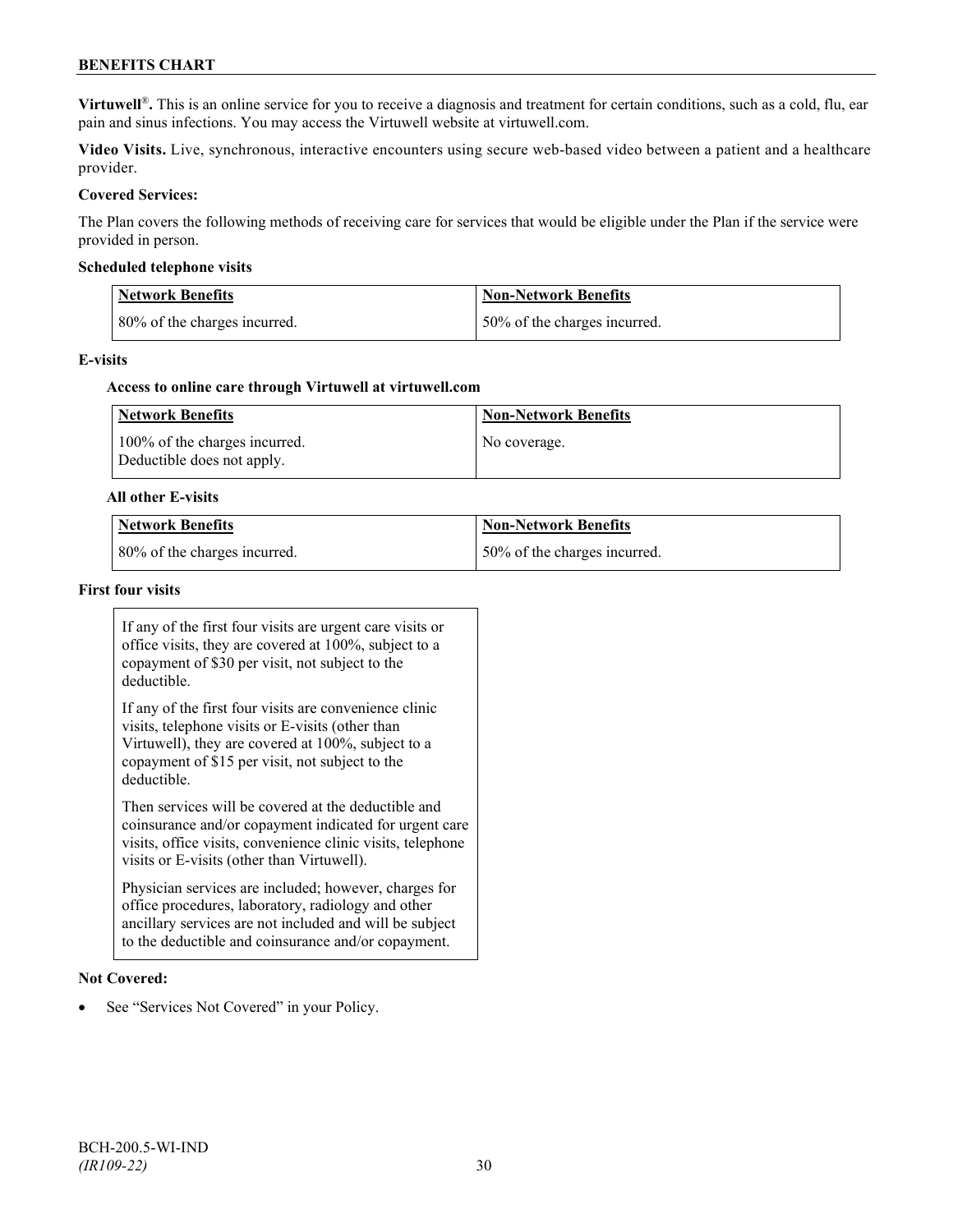## **TRANSPLANT SERVICES**

### **Applicable Definitions:**

**Autologous.** This is when the source of cells is from the individual's own marrow or stem cells.

**Allogeneic.** This is when the source of cells is from a related or unrelated donor's marrow or stem cells.

**Allogeneic Bone Marrow Transplant.** This is when the bone marrow is harvested from the related or unrelated donor and stored. The patient undergoes treatment which includes tumor ablation with high-dose chemotherapy and/or radiation. The bone marrow is reinfused (transplanted).

**Autologous Bone Marrow Transplant.** This is when the bone marrow is harvested from the individual and stored. The patient undergoes treatment which includes tumor ablation with high-dose chemotherapy and/or radiation. The bone marrow is reinfused (transplanted).

**Autologous/Allogeneic Stem Cell Support.** This is a treatment process that includes stem cell harvest from either bone marrow or peripheral blood, tumor ablation with high-dose chemotherapy and/or radiation, stem cell reinfusion, and related care. Autologous/allogeneic bone marrow transplantation and high dose chemotherapy with peripheral stem cell rescue/support are considered to be autologous/allogeneic stem cell support.

**Designated Transplant Center.** This is any health care provider, group or association of health care providers designated by us to provide services, supplies or drugs for specified transplants for our Insureds.

**Transplant Services.** This is transplantation (including retransplants) of the human organs or tissue listed below, including all related post-surgical treatment, follow-up care and drugs and multiple transplants for a related cause. Transplant services do not include other organ or tissue transplants or surgical implantation of mechanical devices functioning as a human organ, except surgical implantation of an FDA approved Ventricular Assist Device (VAD) or total artificial heart, functioning as a temporary bridge to heart transplantation.

Prior authorization is required prior to consultation to support coordination of care and benefits.

#### **Covered Services:**

We cover eligible transplant services (as defined above) while you are covered under your Policy. Transplants that will be considered for coverage are Limited to the following:

- Kidney transplants for end-stage disease.
- Cornea transplants for end-stage disease.
- Heart transplants for end-stage disease.
- Lung transplants or heart/lung transplants for: (1) primary pulmonary hypertension; (2) Eisenmenger's syndrome; (3) endstage pulmonary fibrosis; (4) alpha 1 antitrypsin disease; (5) cystic fibrosis; and (6) emphysema.
- Liver transplants for: (1) biliary atresia in children; (2) primary biliary cirrhosis; (3) post-acute viral infection (including hepatitis A, hepatitis B antigen e negative and hepatitis C) causing acute atrophy or post-necrotic cirrhosis; (4) primary sclerosing cholangitis; (5) alcoholic cirrhosis; and (6) hepatocellular carcinoma.
- Allogeneic bone marrow transplants or peripheral stem cell support associated with high dose chemotherapy for : (1) acute myelogenous leukemia; (2) acute lymphocytic leukemia; (3) chronic myelogenous leukemia; (4) severe combined immunodeficiency disease; (5) Wiskott-Aldrich syndrome; (6) aplastic anemia; (7) sickle cell anemia; (8) non-relapsed or relapsed non-Hodgkin's lymphoma; (9) multiple myeloma; and (10) testicular cancer.
- Autologous bone marrow transplants or peripheral stem cell support associated with high-dose chemotherapy for: (1) acute leukemia; (2) non-Hodgkin's lymphoma; (3) Hodgkin's disease; (4) Burkitt's lymphoma; (5) neuroblastoma; (6) multiple myeloma; (7) chronic myelogenous leukemia; and (8) non-relapsed non-Hodgkin's lymphoma.
- Pancreas transplants for simultaneous pancreas-kidney transplants for diabetes, pancreas after kidney, living related segmental simultaneous pancreas kidney transplantation and pancreas transplant alone.

To receive Network Benefits, charges for transplant services must be incurred at a Designated Transplant Center.

The transplant-related treatment provided, including expenses incurred for directly related donor services, shall be subject to and in accordance with the provisions, limitations, maximums and other terms of your Policy.